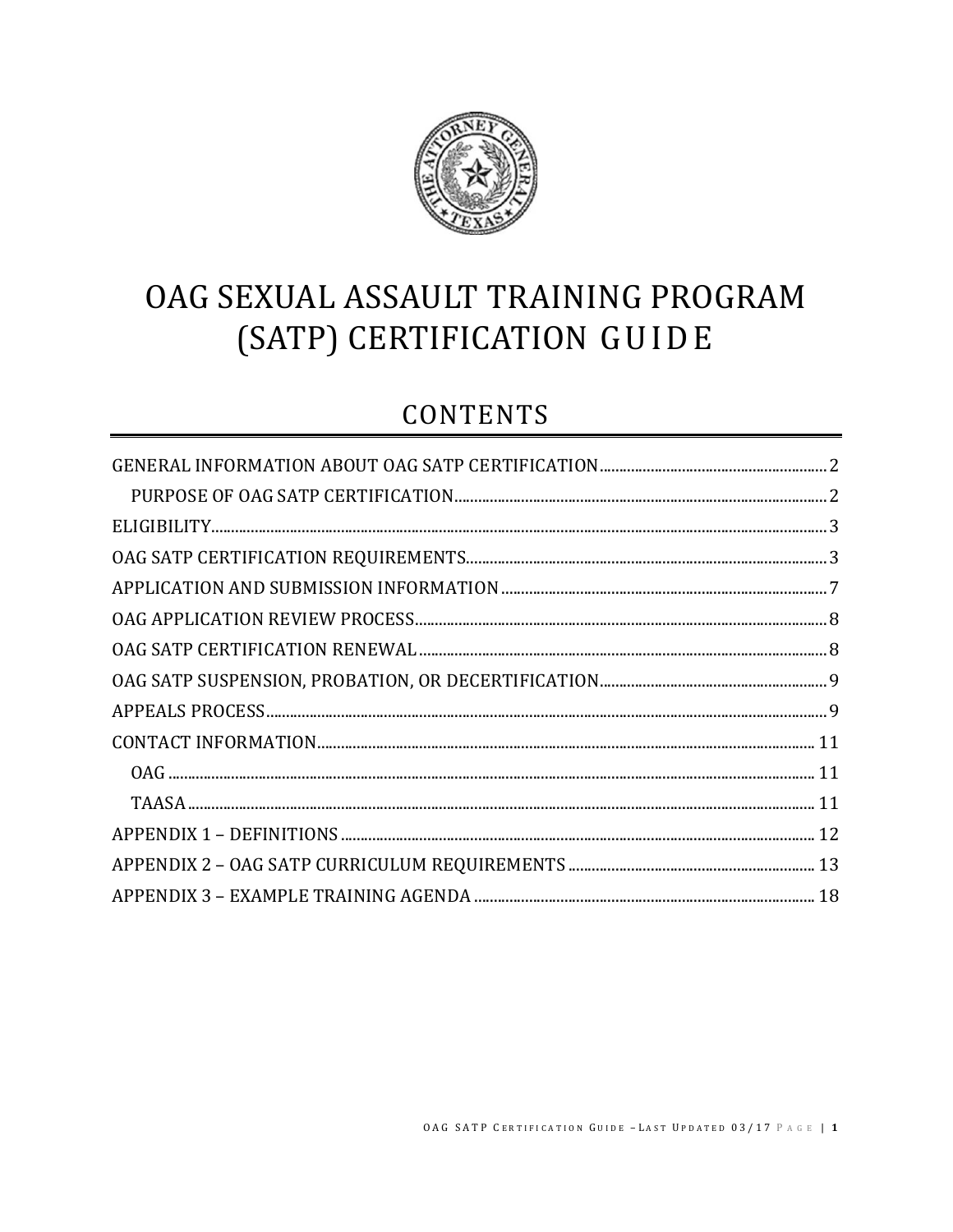# <span id="page-1-0"></span>GENERAL INFORMATION ABOUT OAG SATP CERTIFICATION

The Office of the Attorney General (OAG), through the Sexual Assault Prevention and Crisis Services (SAPCS) program, administers the OAG Sexual Assault Training Program (SATP) Certification (See Texas Government Code, Section420.011(b)). The OAG offers certification to Local Programs (a Sexual Assault Program as defined by Texas Government Code, Section 420.003(7)) that operate a sexual assault training program that meets OAG SATP Certification Requirements. For purposes of this document the term Sexual Assault Program will be used in lieu of Local Program.

The OAG has published rules including minimum standards for OAG SATP Certification. (See Texas Administrative Code, Title 1, Part 3, Chapter 62, Subchapter B). Information contained in this document provides details on the [Purpose of OAG SATP Certification,](#page-1-1) [Eligibility,](#page-2-0) [OAG SATP Certification Requirements,](#page-2-1) [Application and Submission Information,](#page-5-0) [OAG Application Review Process,](#page-7-0) [OAG SATP Certification Renewal,](#page-7-1) [OAG SATP Suspension,](#page-7-2)  [Probation, or Decertification,](#page-7-2) [Appeals](#page-8-1) Process, [Contact Information,](#page-10-0) Definitions (See [Appendix 1](#page-11-0) - Definitions), and OAG SATP Curriculum Requirements (See [Appendix 2](#page-12-0) – OAG [SATP Curriculum Requirements\)](#page-12-0). An Example Training Agenda is also provided (See Appendix 3 – [Example Training Agenda\)](#page-17-0).

OAG SATP Certification is valid for two years unless there is an adverse action taken by the OAG. Sexual Assault Programs must continue to meet Eligibility and OAG SATP Certification Requirements to maintain certification. Sexual Assault Programs holding OAG SATP Certification are subject to audit by the OAG and must maintain all information and documentation in support of the application throughout the certification period.

The Texas Association Against Sexual Assault (TAASA) is available to provide technical assistance to Sexual Assault Programs in meeting OAG SATP Certification Requirements or completing the OAG SATP Certification Application. (See [Contact Information.](#page-10-0))

### PURPOSE OF OAG SATP CERTIFICATION

<span id="page-1-1"></span>The OAG SATP Certification is multipurpose and includes, but is not limited to, preparing employees and volunteers of Sexual Assault Programs to provide all of the minimum services as defined in the Texas Government Code, Section 420.003 (1-e), and specifically to satisfy the statutory requirement in Texas Code of Criminal Procedure, Article 56.045, which requires that prior to a medical forensic examination, the medical services personnel conducting the examination shall offer the person the opportunity to have an advocate who has completed a sexual assault training program described by Section 420.011 (b), Government Code, present with the person during the examination, if the advocate is available at the time of the examination. The terms employees and volunteers will be used throughout this document and is inclusive of advocates.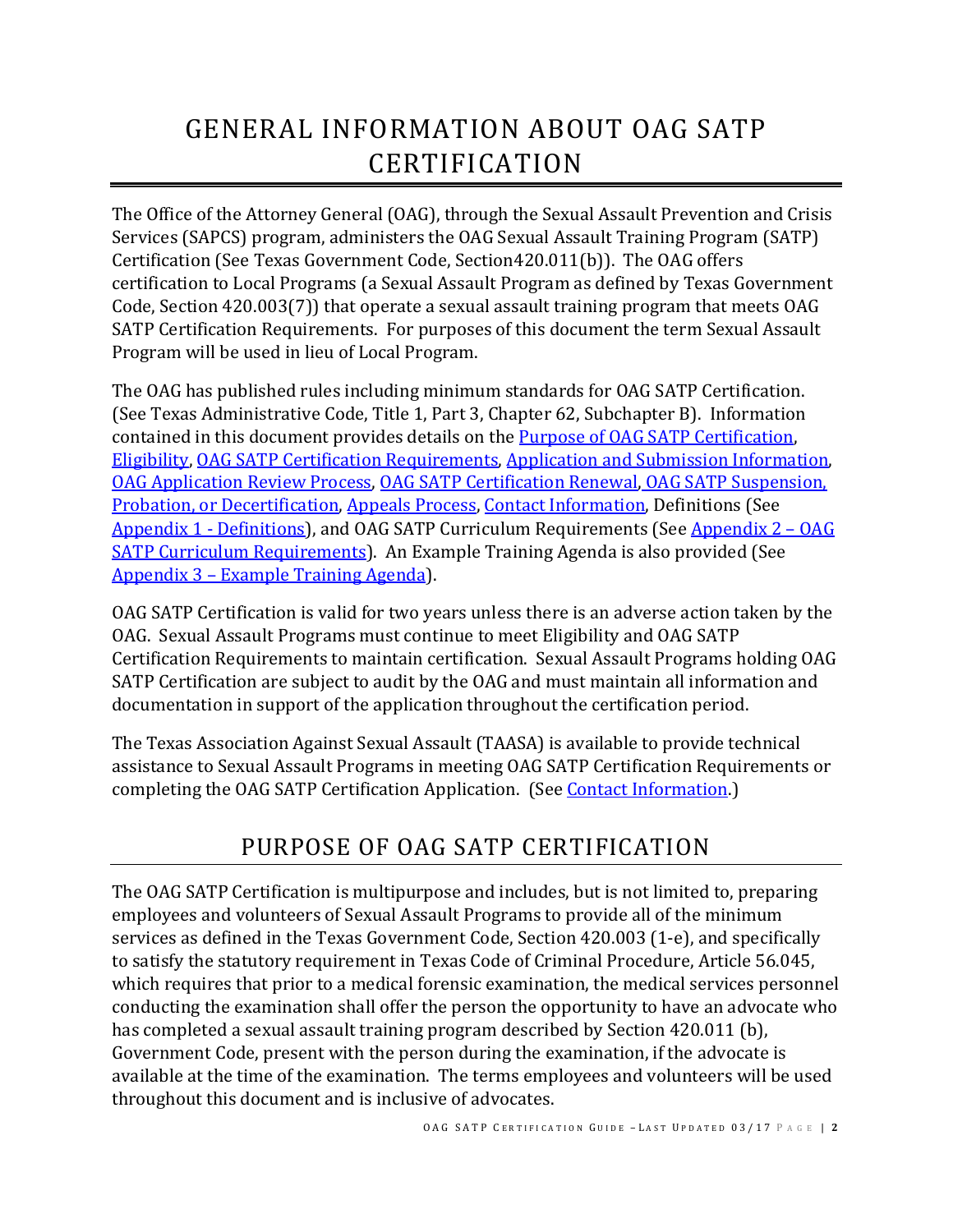<span id="page-2-0"></span>OAG SATP Certification is available to Sexual Assault Programs that:

- Operate a sexual assault training program that meets the OAG SATP Certification Requirements contained in this document (See [OAG SATP Certification](#page-2-1)  [Requirements\)](#page-2-1); and
- Submit a complete application and required documentation to the OAG (See [Application and Submission Information\)](#page-5-0).

For purposes of elgibility for an OAG SATP Certification, the Applicant organization must either be a current SAPCS-State grantee or provide information on their organization's provision of minimum services by completing a Provision of Minimum Services Form. The OAG makes final decisions on what is considered a Sexual Assault Program.

# OAG SATP CERTIFICATION REQUIREMENTS

<span id="page-2-1"></span>To be considered for certification the Sexual Assault Program must operate a sexual assault training program that at a minimum:

- 1. Includes the following instruction:
	- a. 40 hour initial training course as described below:
		- i. A minimum of 30 hours of instruction must be in the classroom setting
		- ii. Up to 10 hours of instruction may occur outside the traditional classroom setting– such as self-study, web based, or on the job training.
	- b. A minimum of 6 hours of annual continuing education
		- i. Each year following initial training course
		- ii. May be delivered by any method (in or outside classroom setting).
- 2. Covers topics listed in the OAG SATP Curriculum Requirements [\(See Appendix 2 –](#page-12-0) [OAG SATP Curriculum Requirements\)](#page-12-0) as described below:
	- a. To be considered for OAG SATP Certification, the training course must include all topics listed in the OAG SATP Curriculum Requirements.
	- b. Training content must be documented using an organization Training Agenda with sufficient detail to show that all topics have been covered and must reflect:
		- i. The order the topics are covered
		- ii. Type of Instruction
			- 1. Classroom
			- 2. Outside traditional classroom
			- 3. On the job training
		- iii. Time allotted for each major topic area (Dynamics of Sexual Assault, System Response, Primary Prevention, Working with Survivors, Local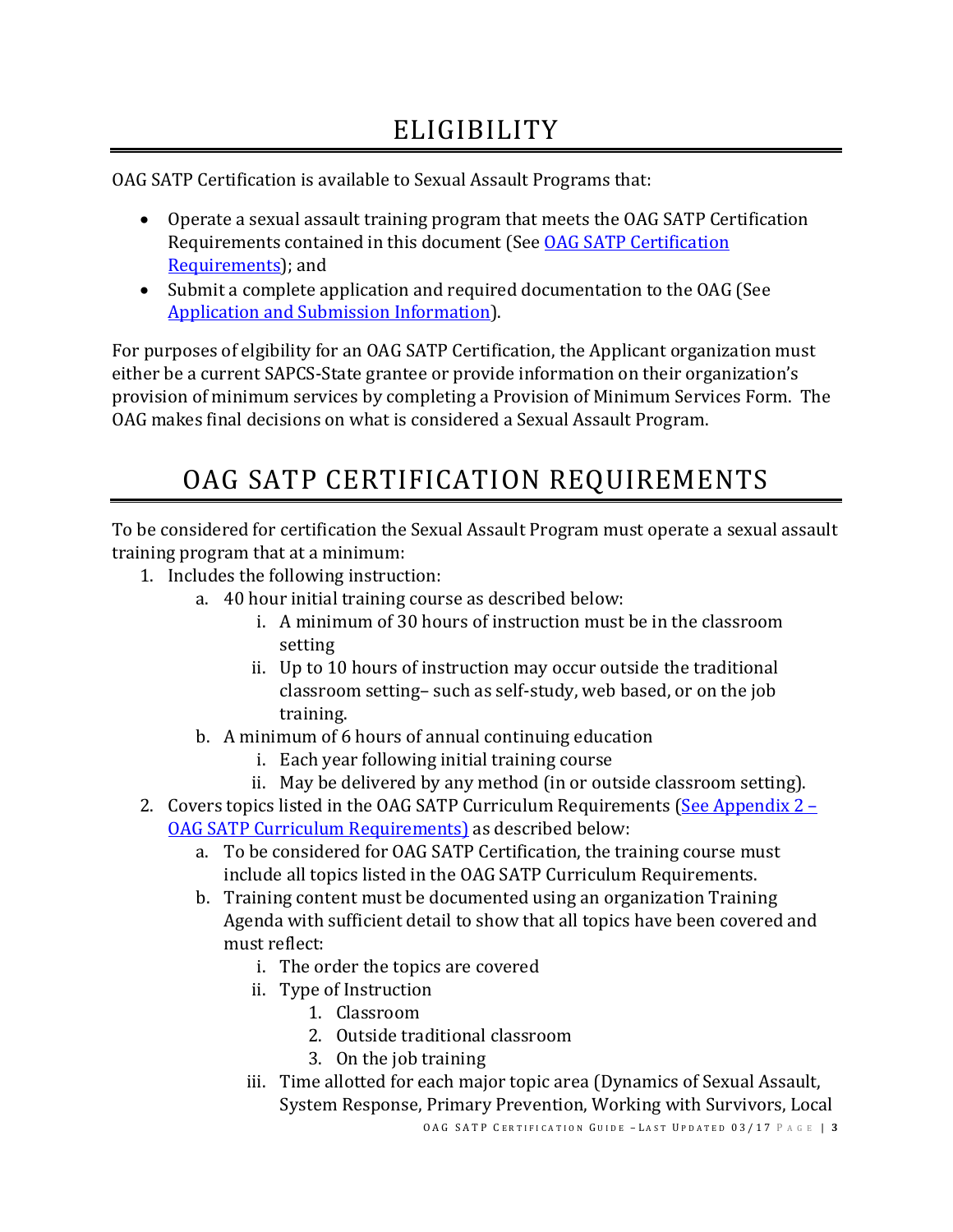Program Information, Medical Forensic Examinations for the Collection of Evidence, and Role of an Advocate during the Seuxal Assault Medical Forensic Examination. (See [Appendix 3](#page-17-0) – Example [Training Agenda\)](#page-17-0).

- iv. Page numbers
- c. Organizations may also cover other topics during the training course, which may be reflected on the Training Agenda.

In addition, the Sexual Assault Program must:

- 1. Provide training to employees and volunteers who provide any of the minimum services as defined by Texas Government Code, Section 420.003(1-e) within 6 months of when the individual begins providing these services.
	- a. Sexual Assault Programs may exempt individuals from these training requirements who have attended:
		- i. the Sexual Assault Program's training before certification. Note: Under these certification guidelines, sexual assault programs may exempt advocates who provide accompaniament to hospitals. If the sexual assault program chooses to exempt advocates, the statutory requirements in Texas Code of Criminal Procedure, Article 56.045 would not be satisified.
		- ii. A training provided by another OAG SATP.
	- b. Sexual Assault Programs may train individuals other than Sexual Assault Program employees and volunteers.
- 2. Designate a SATP Primary Contact who will serve as a point of contact for the OAG for purposes of OAG SATP Certification.
- 3. Ensure content of instruction is relevant and up to date.
- 4. Determine the time spent on each topic.
- 5. Determine provisions for making up any of the 40 hours of instruction when missed by an employee or volunteer.
- 6. Use trainers who are content experts on the topic presented or have a least one year related experience.
- 7. Test on topics listed in the OAG SATP Curriculum Requirements. (See Appendix  $2 -$ [OAG SATP Curriculum Requirements\)](#page-12-0).
- 8. Maintain OAG SATP Certification Application documents as described below:
	- a. A copy of the OAG SATP Certification Application, Provision of Minimum Services Form (if applicable), Training Agenda and any other supporting documentation submitted to the OAG.
	- b. Documents must be retained as described below:
		- i. Certification period plus one year if not seeking recertification (3 years total); or
		- ii. Recertification period, plus prior certification period, plus one year (5 years total).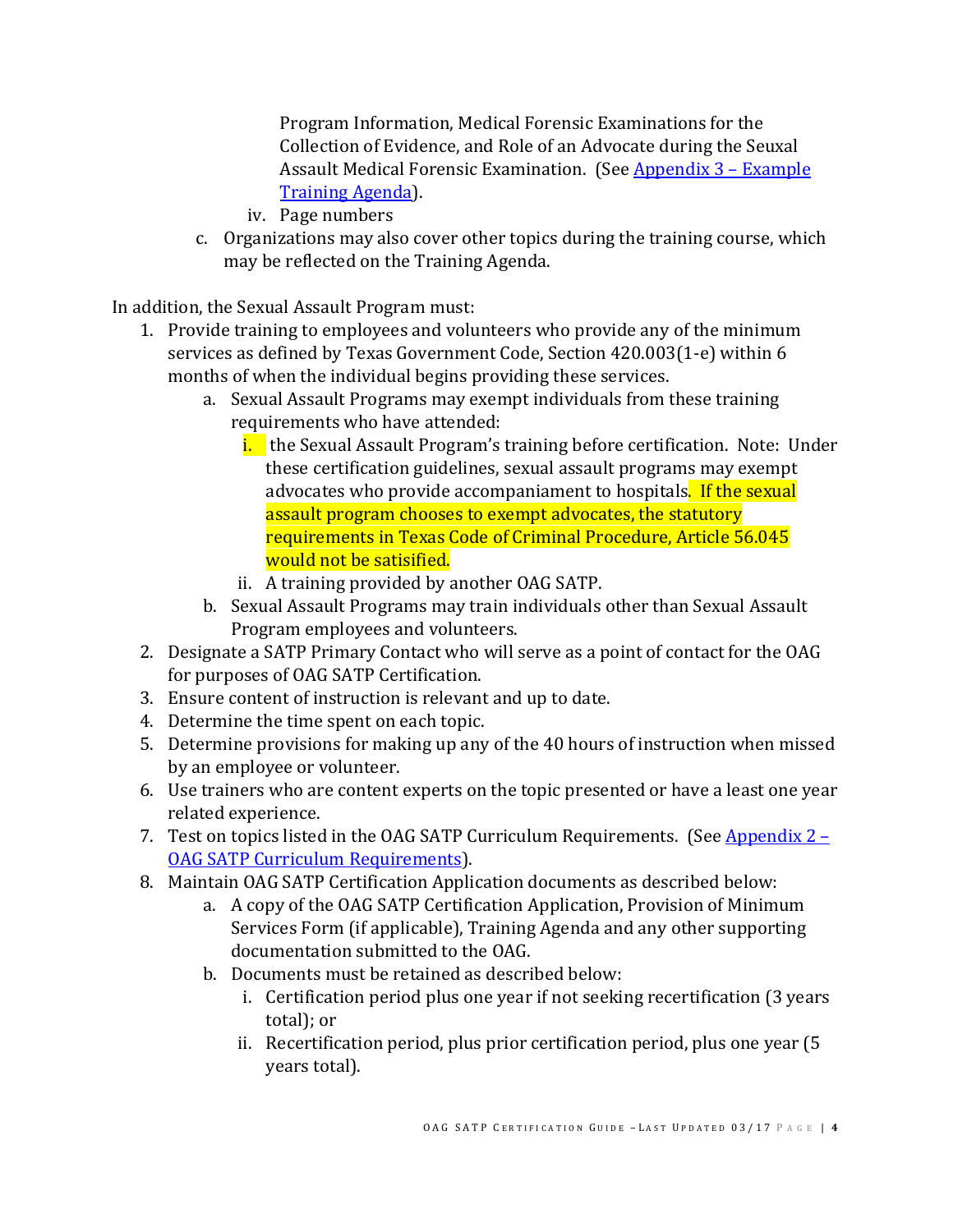• Sexual Assault Programs must keep the OAG SATP Certification Application and related documents from the prior certification period.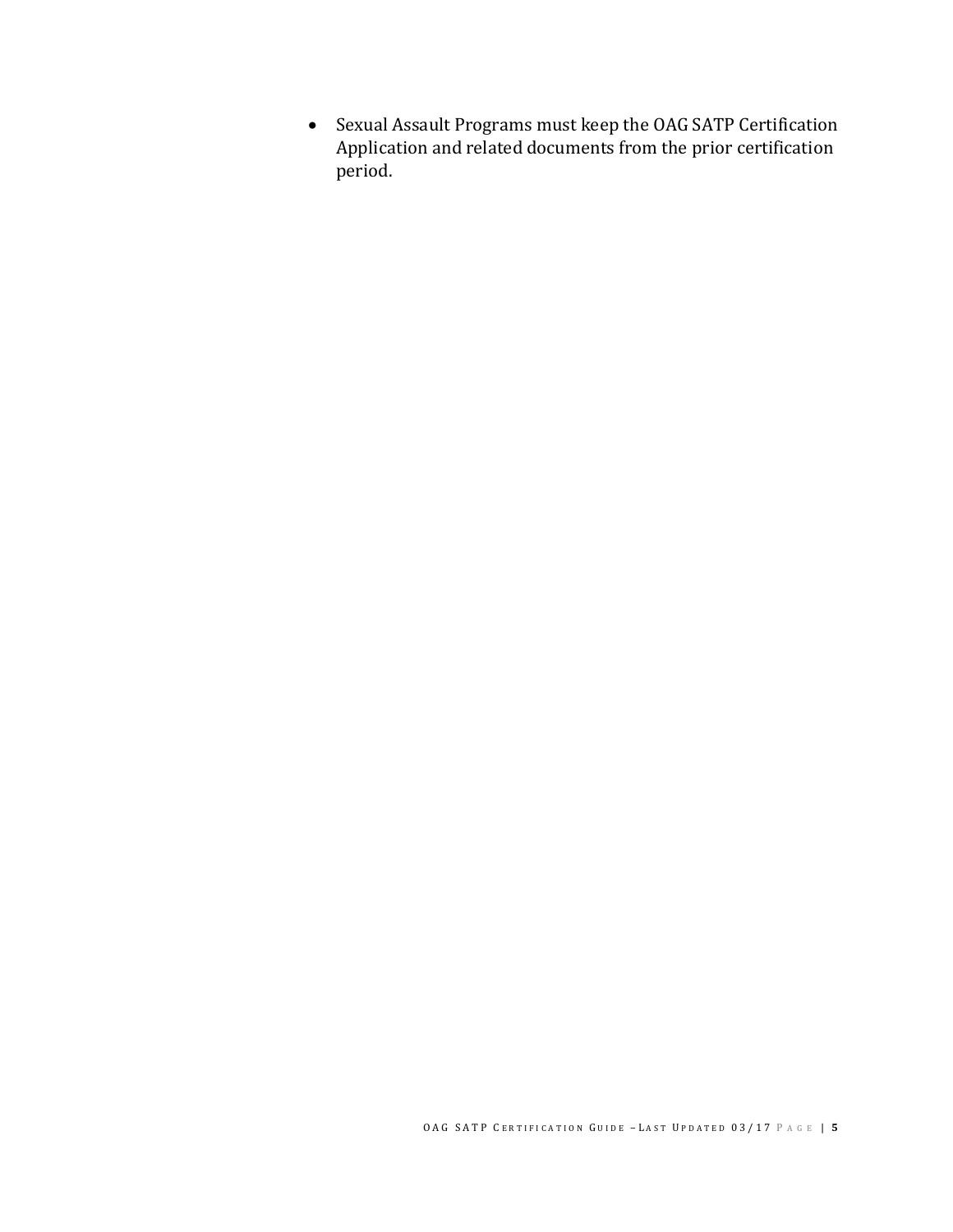- 9. Maintain supporting documentation of all OAG SATP activities as described below:
	- a. A copy of the following:
		- i. Training materials
		- ii. Training agendas
		- iii. Training rosters
		- iv. Copy of the test administered
		- v. Test results for each participant
		- vi. A list of individuals exempt from training and reason for exemption
		- vii. Documentation of completed continuing education
		- viii. Policy outlining training requirements for employees and volunteers
		- ix. Documentation of completion of training of all participants including make-up sessions completed by participants.
	- b. Documents must be retained as described below:
		- i. Certification period plus one year if not seeking recertification (3 years total); or
		- ii. Recertification period, plus prior certification period, plus one year (5 years total)
			- Sexual Assault Programs must keep documentation of OAG SATP activities from the prior certification period.
- 10. Notify the OAG about pending criminal or civil actions that would impact the organization's ability to maintain Eligibility or OAG SATP Certification Requirements.
- 11. Notify the OAG of any issues that would impact the organization's ability to maintain Eligibility or OAG SATP Certification Requirements.

The OAG may request supporting documents at any time. Any information provided to the OAG may be subject to disclosure under the Texas Public Information Act (See Texas Government Code, Chapter 552).

<span id="page-5-0"></span>**Sexual Assault Programs may request an exception to any of these OAG SATP Certification Requirements by providing details of the proposed alternative and how that will meet the needs of their community while satisfying the purpose of the SATP Certification Program. The request for an exception should be submitted in writing to the OAG SATP Administrator.**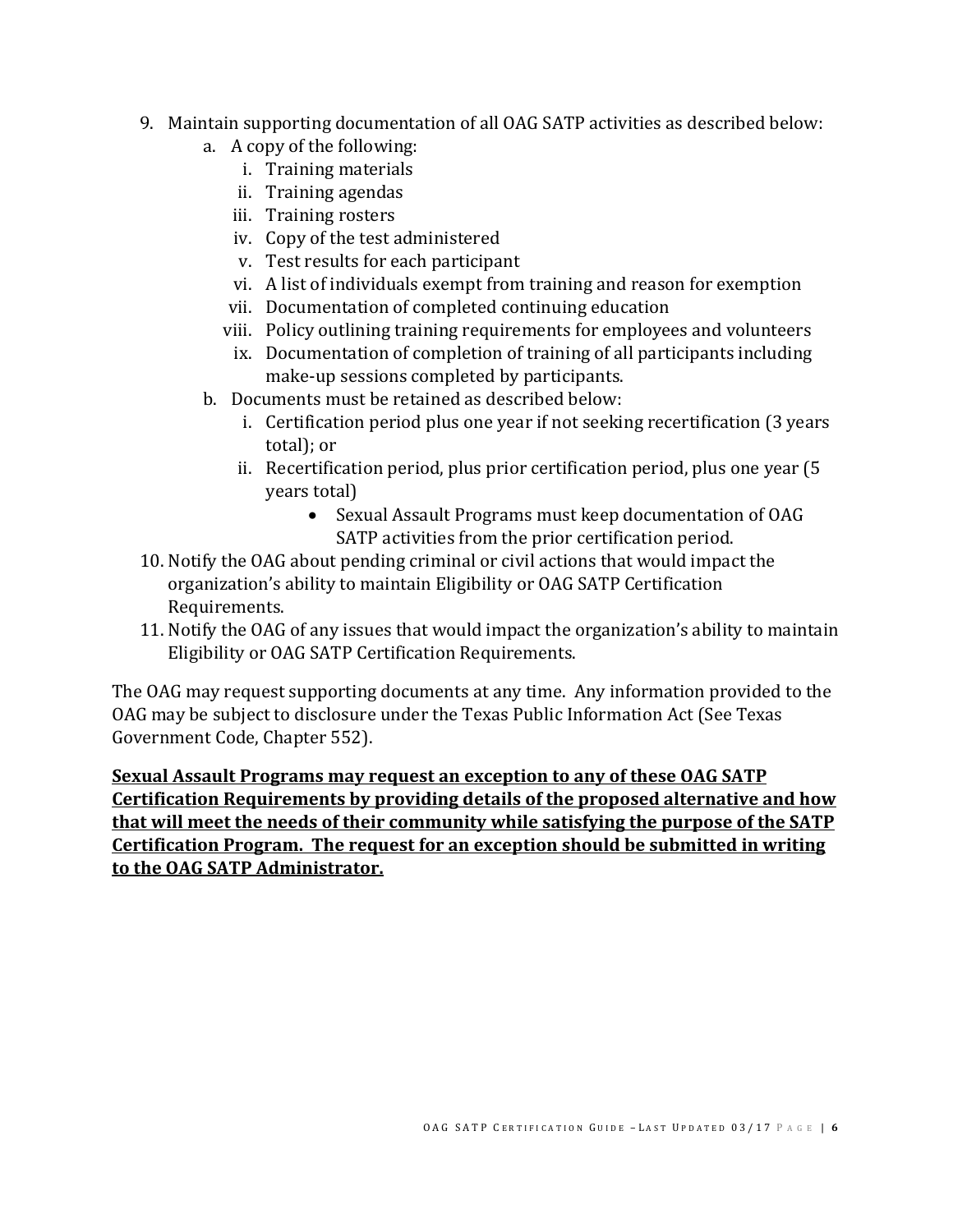# <span id="page-6-0"></span>APPLICATION AND SUBMISSION INFORMATION

Sexual Assault Programs seeking OAG SATP certification must submit a Complete Application Packet. A Sexual Assault Program with an OAG SATP Certification seeking renewal should contact the SATP Administrator. (See [Contact Information\)](#page-10-0).

A Complete Application Packet includes:

- 1. OAG Sexual Assault Training Program (SATP) Certification Application
	- Must be signed by the SATP Primary Contact and the Sexual Assault Program's executive management such as Executive Director or Chief Executive Officer
- 2. Provision of Minimum Services Form (if not a current SAPCS-State grantee)
	- Must be signed by the Sexual Assault Program's executive management such as Executive Director or Chief Executive Officer
- 3. Organization's Training Agenda
	- Training agenda must reflect training topic categories, topics, type of instruction, time allotted, and page numbers as detailed above in the  $OAG$ [SATP Certification Requirements.](#page-2-1)

The OAG Sexual Assault Training Program (SATP) Certification Application and Provision of Minimum Services Form can be found on the OAG website.

The Complete Application Packet must be submitted to the OAG by either email or mail as identified below.

- 1. Email Complete Application Packet with signatures as a PDF to: [sapcs@texasattorneygeneral.gov](mailto:sapcs@texasattorneygeneral.gov)
- 2. Mail Complete Application Packet with original signatures as a hard copy to: Office of the Attorney General Crime Victim Services Division SAPCS SATP Program P.O. BOX 12548 MC 006 Austin, TX 78711-2548 Fax: (512) 370-9802

The OAG cannot accept applications submitted by walk-in, hand delivery, or same day courier services.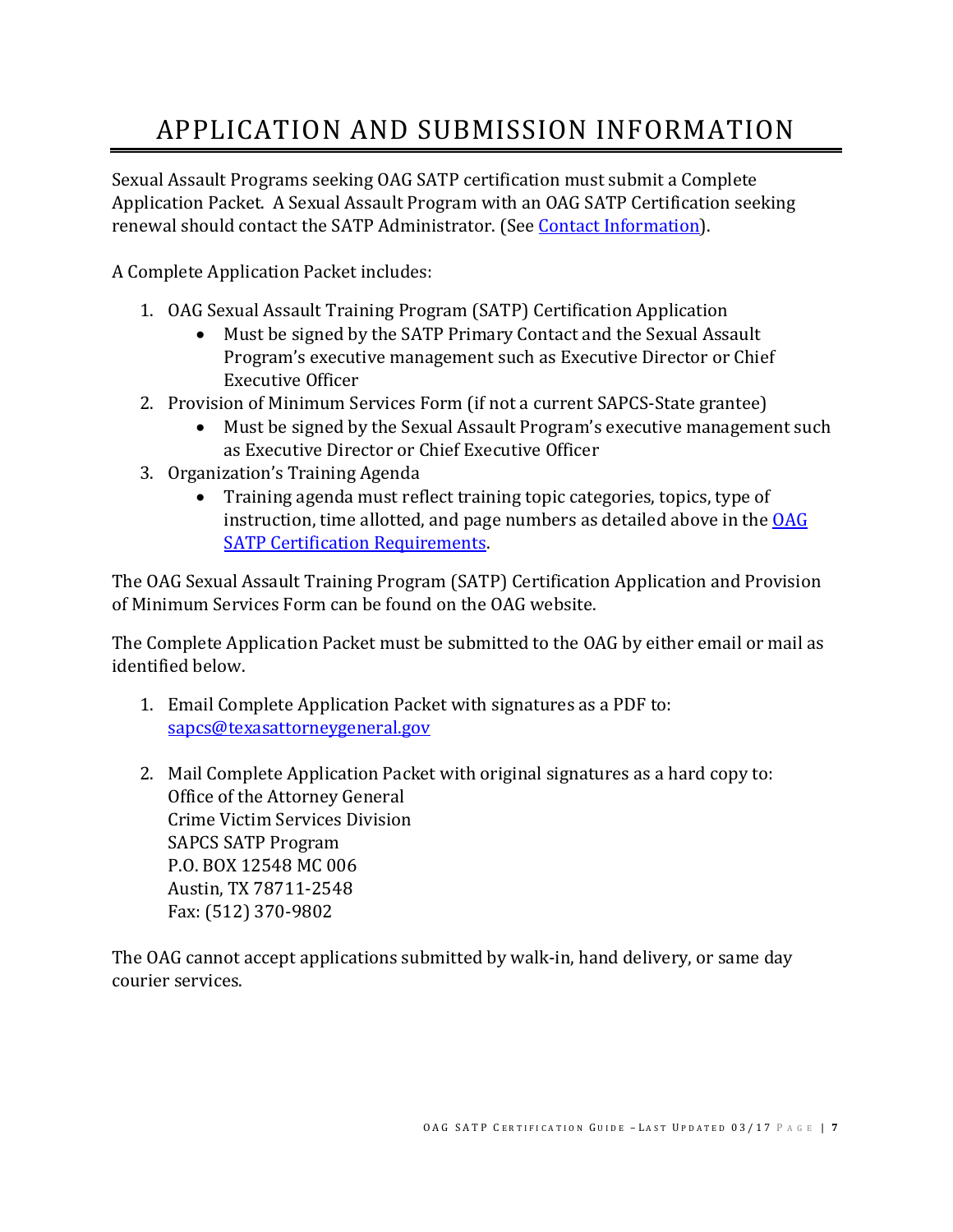# OAG APPLICATION REVIEW PROCESS

<span id="page-7-0"></span>The OAG or any agent or representative of the office has the right to review, investigate, and verify the information provided by Sexual Assault Programs seeking OAG SATP Certification. Providing false, misleading, or incomplete information may result in the application being denied, or once certified, the revocation of an OAG SATP Certification or other action as required by law.

Applicants that do not submit a complete application will not be considered for an OAG SATP Certification. The Applicant will be notified if the application is incomplete. Applicants that receive this notification may contact the OAG SATP Administrator for more information on providing missing information.

During the review and verification process, the OAG SATP Administrator may contact the Applicant for additional information. In addition, the OAG may contact other organizations or individuals with information relating to the application as needed.

The OAG will notify Applicants in writing of its decision regarding certification. Applicants approved for certification will receive an OAG SATP Certificate, information regarding maintaining certification, and other program information. Applicants denied certification will receive information regarding the appeals process. (Se[e Appeals Process\)](#page-8-1). Applicants that have been denied will also be provided with information regarding technical assistance available from TAASA. Applicants who have been denied may reapply at any time.

## OAG SATP CERTIFICATION RENEWAL

<span id="page-7-2"></span><span id="page-7-1"></span>The OAG will provide written notification to OAG SATPs in advance of the certification expiration with additional information on certification renewal. OAG SATPs seeking renewal should contact the SATP Administrator for additional information on recertification. (See [Contact Information\)](#page-10-0).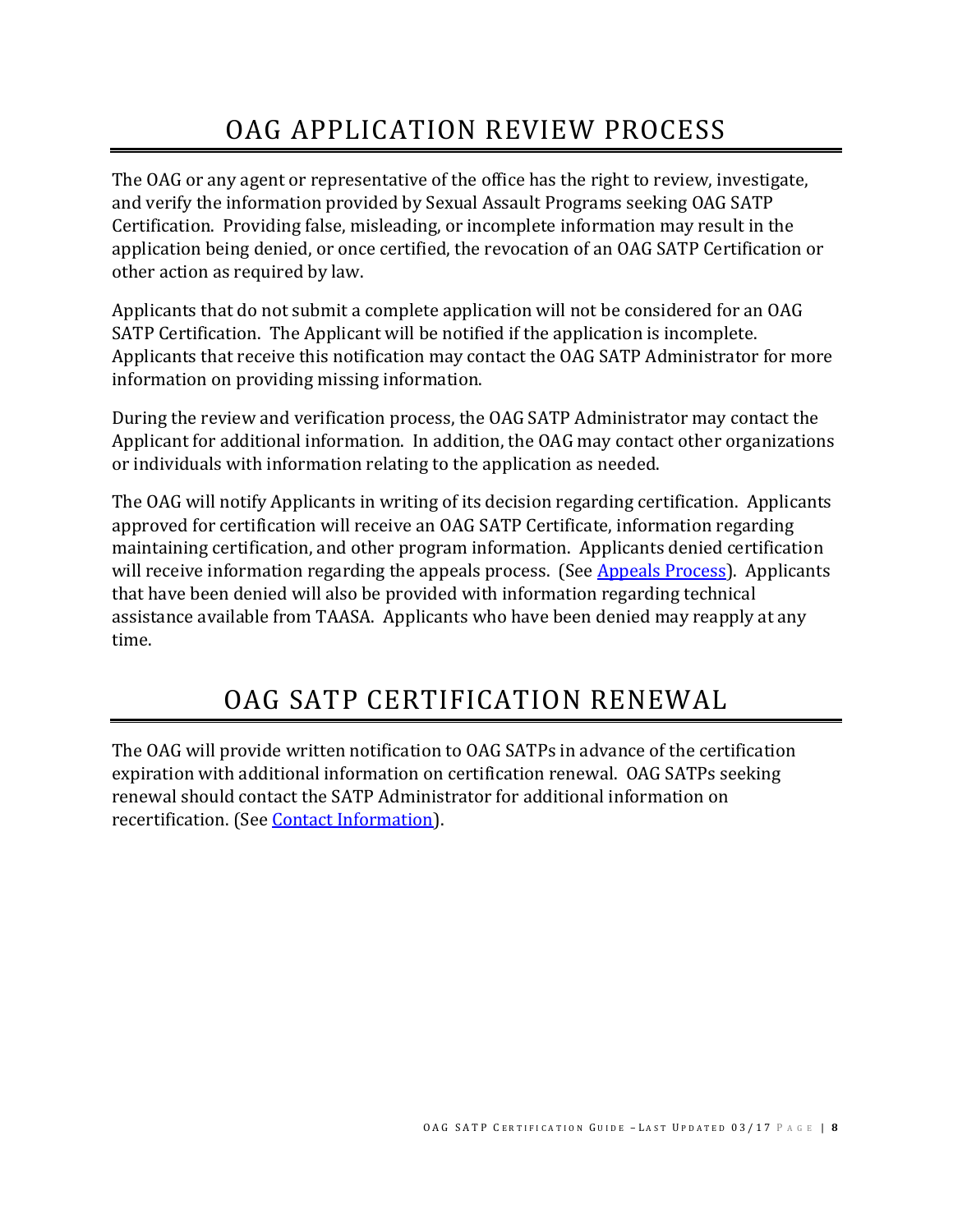# <span id="page-8-0"></span>OAG SATP SUSPENSION, PROBATION, OR DECERTIFICATION

An OAG SATP Certification is subject to suspension, probation, or decertification in cases where the organization no longer meets the eligibility requirements or the organization submits fraudulent information to the OAG. Failing to report a possible change in eligibility may result in suspension or revocation of an OAG SATP Certification.

Applicants seeking OAG SATP Certification and OAG SATPs must notify the OAG about pending criminal or civil actions that would impact the organization's ability to maintain Eligibility or OAG SATP Certification Requirements. Written notice must be provided within five business days of the first notice of the action. Information must also be provided to the OAG regarding the outcome of any enforcement actions or investigations surrounding the program.

Sexual Assault Programs seeking assistance in maintaining Eligibility or compliance with OAG SATP Certification Requirements should contact the OAG SATP Program Administrator. A plan for restoring compliance with OAG SATP Certification Requirements must be submitted to ensure continued certification. Applicants seeking assistance will also be provided with information regarding technical assistance available from TAASA.

## APPEALS PROCESS

<span id="page-8-1"></span>Applicants will be notified in writing by certified mail of any decision to deny, decertify, suspend or probate an OAG SATP Certification. The notice will contain the specific facts or conduct alleged to warrant the intended action. The notice will also include information regarding available administrative remedies. The OAG may request additional information needed to overturn the decision.

If Applicants disagree with the decision they may appeal by providing a written request to the OAG to reconsider the decision. The request should be signed by the Sexual Assault Program's executive management such as Executive Director or Chief Executive Officer. The request must provide information regarding why the organization disagrees with the OAG's determination.

The written request for reconsideration must be provided to the OAG **within 30 days of the date of the notification**. The OAG will send written notice that the appeal has been received and provide information regarding the next steps in the appeals process. Applicants will also be provided with information regarding technical assistance available from TAASA. Applicants may send the OAG any additional information to support the request for reconsideration within 30 days. A hearing officer from the OAG, Crime Victim Services Division, will review the appeal, as well as any additional evidence provided by the organization.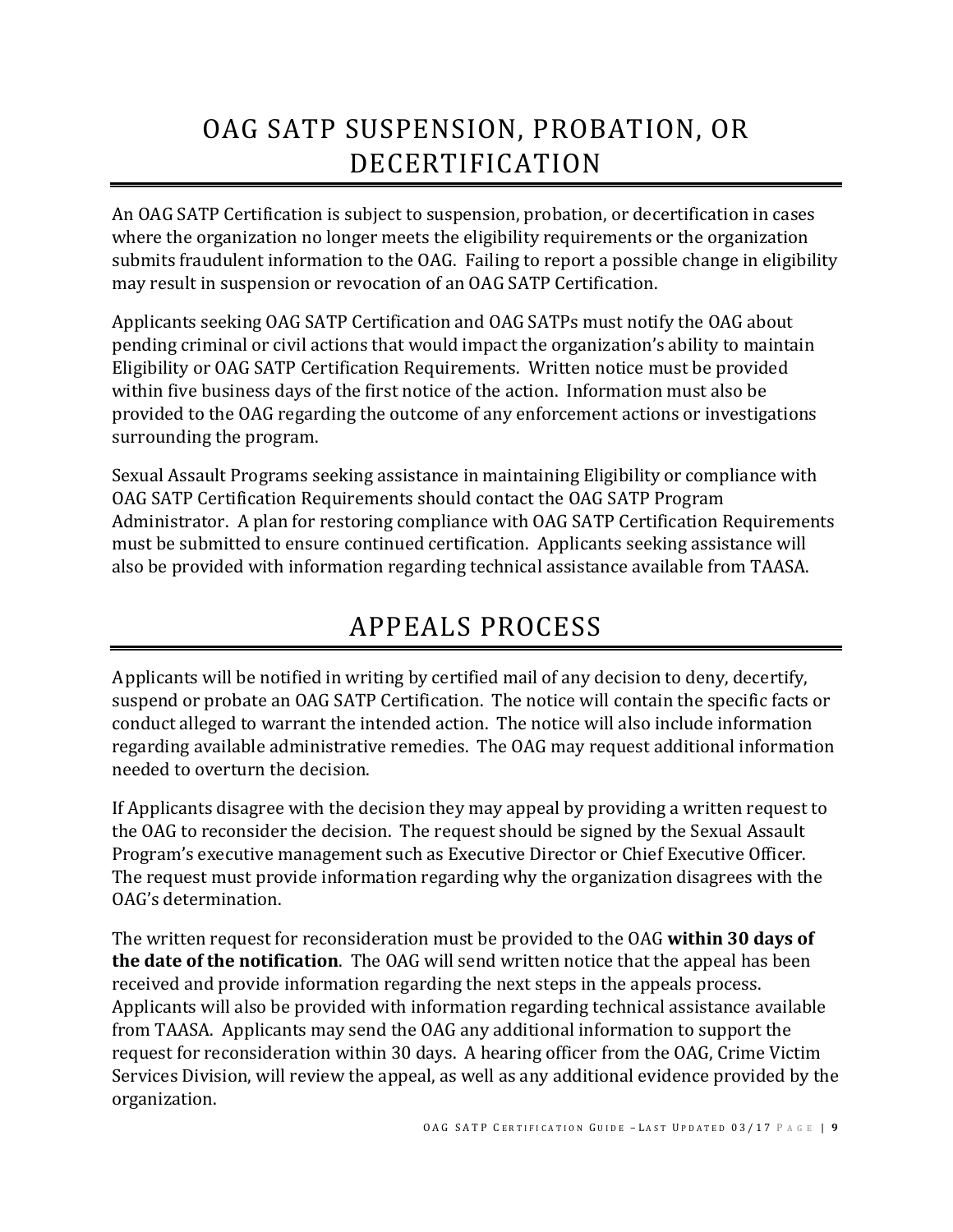The hearing officer will make a final decision regarding the OAG SATP Certification after reviewing the reconsideration request and any additional information provided. Once a decision has been made, the OAG will provide notification of that decision by certified mail within 10 business days.

The appeal may be denied if the applicant fails to submit information within the time limits. To appeal a decision made by the OAG, send the signed appeal request in writing by mail or fax.

MAIL: Office of the Attorney General Crime Victim Services Division Appeals and Legal Counsel P.O. BOX 12548 MC 011-1 Austin, TX 78711-2548

FAX: [512-370-9435](mailto:sapcs@texasattorneygeneral.gov?subject=SANE%20Certification%20or%20Re-Certification%20Application%20Packet)

For questions regarding the appeals process, contact the Appeals and Legal Counsel Section at (512)-936-1599.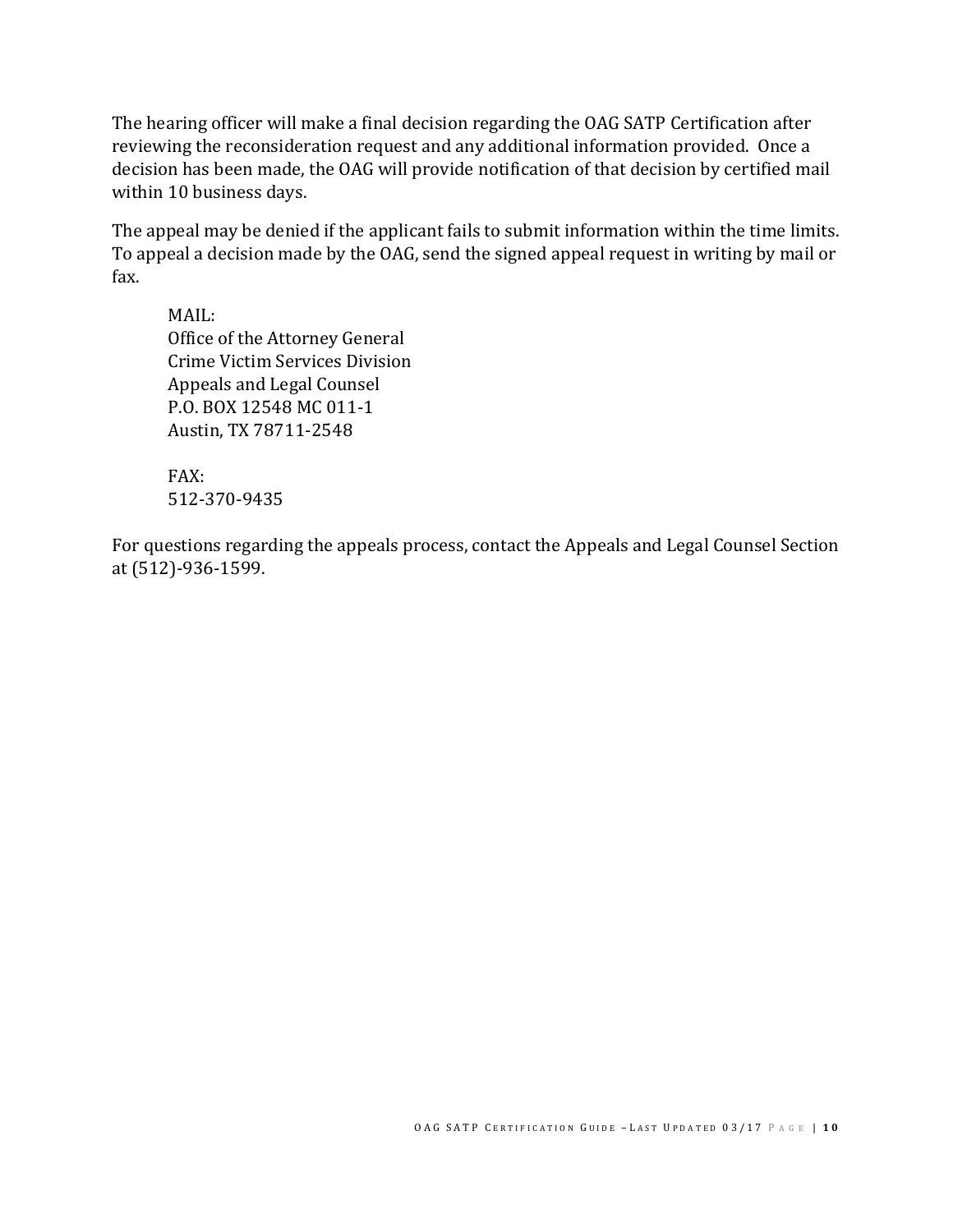### CONTACT INFORMATION

### OAG

<span id="page-10-1"></span><span id="page-10-0"></span>For questions regarding the OAG SATP Certification Application or Requirements contact the OAG SATP Program Administrator at:

Phone: 512-936-1270

Email: [sapcs@oag.texas.gov](mailto:sapcs@oag.texas.gov)

Mail: Office of the Attorney General Crime Victim Services Division SAPCS SATP Program P.O. Box 12548 MC 006 Austin, TX 78711-2548 Fax: (512) 370-9802

### TAASA

<span id="page-10-2"></span>For Technical assistance contact TAASA at:

Phone: 512-474-7190

Email: info@taasa.org

Mail:

Texas Association Against Sexual Assault 6200 La Calma, Suite 110 Austin, TX 78752 Fax: 512 474-6490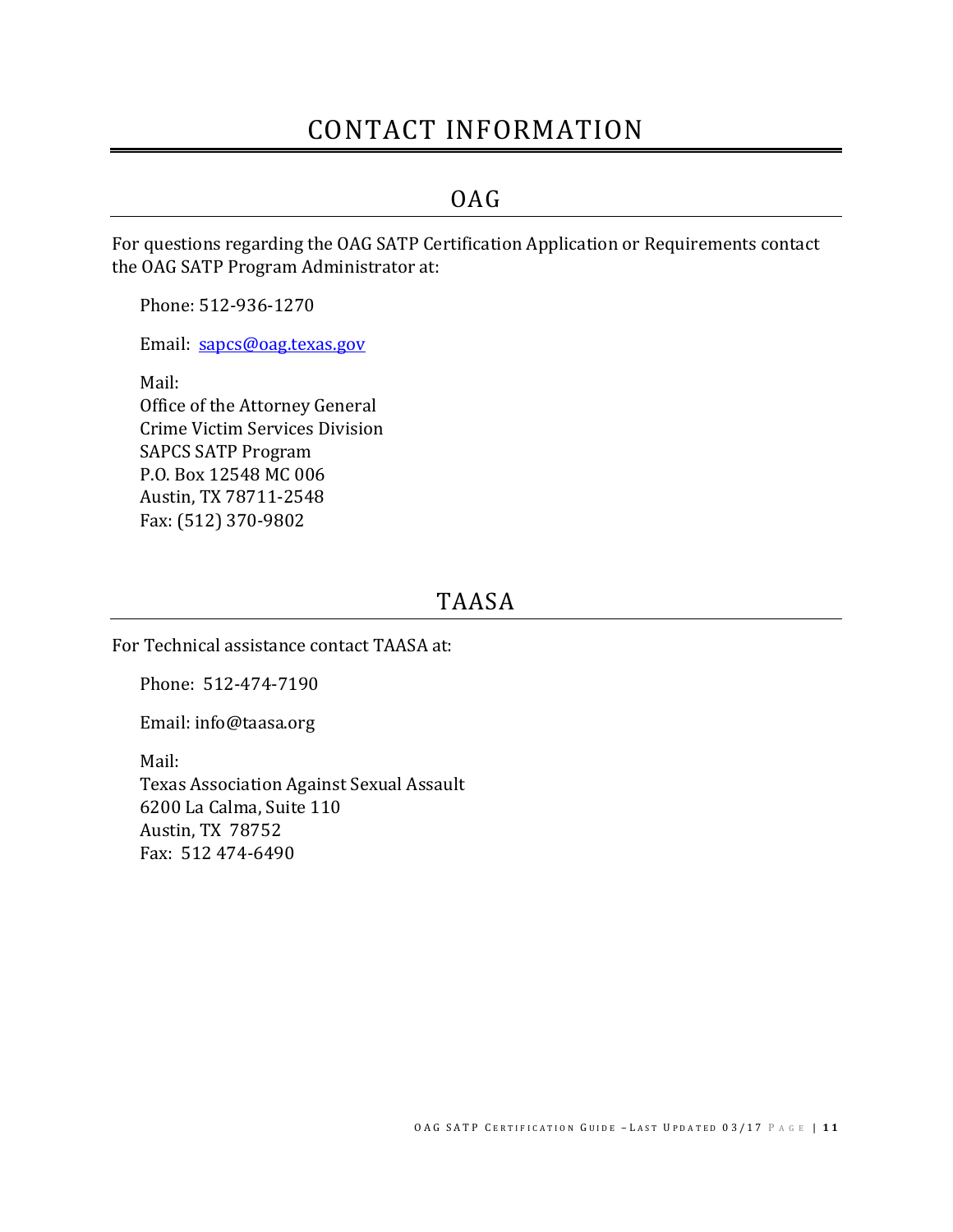# APPENDIX 1 – DEFINITIONS

<span id="page-11-0"></span>**Instruction** – includes the following:

- **Classroom** training that is delivered to individual(s) (at least one person) by at least one instructor/facilitator face-to-face. A web-based interactive training such as a Go-To Meeting would meet the classroom requirement.
- **Outside traditional classroom**  training that is delivered by an alternative method such as self-study or web-based.
- **Continuing Education** Education arranged or approved by the Sexual Assault Program to enhance employees and volunteers knowledge of sexual assault or skills in providing minimum services to survivors. Continuing education is in addition to the initial 40 hours of certified training.
- On the Job Training (OJT) Training specific to providing minimum services. OJT may include but is not limited to observation and/or performance of minimum services while under the supervision of an experienced provider.

**Local Program** – a Sexual Assault Program as defined by Texas Government Code, Section 420.003 (7).

**Minimum Services** – a 24-hour crisis hotline; crisis intervention; public education; advocacy; and accompaniment to hospitals, law enforcement officers, prosecutors' offices, and courts (Texas Government Code, Section 420.003 (1-e)).

**OAG Certification Requirements** – minimum standards that must be met to obtain and maintain OAG SATP Certification. See **OAG SATP Certification Requirements** section for a list.

**OAG Sexual Assault Training Program** – a Sexual Assault Training Program operated by a Sexual Assault Program that holds an OAG SATP Certification.

**Sexual Assault Training Program Primary Contact** – a person designated by the Sexual Assault Program to serve as a contact for the OAG for purposes of SATP Certification.

**Sexual Assault Training Program** – a comprehensive sexual assault training that is offered by a Sexual Assault Program that at a minimum prepares employees and volunteers of the Sexual Assault Programs to provide all of the minimum services as defined in the Texas Government Code, Section 420.003 (1-e), and specifically to satisfy the statutory requirement in Texas Code of Criminal Procedure, Article 56.045. The terms employees and volunteers is inclusive of advocates.

**Sexual Assault Program** – any local public or private nonprofit corporation, independent of a law enforcement agency or prosecutor's office, that is operated as an independent program or as part of a municipal, county, or state agency and that provides the minimum services to adult survivors of stranger and non-stranger sexual assault (Texas Government Code, Section 420.003(7)).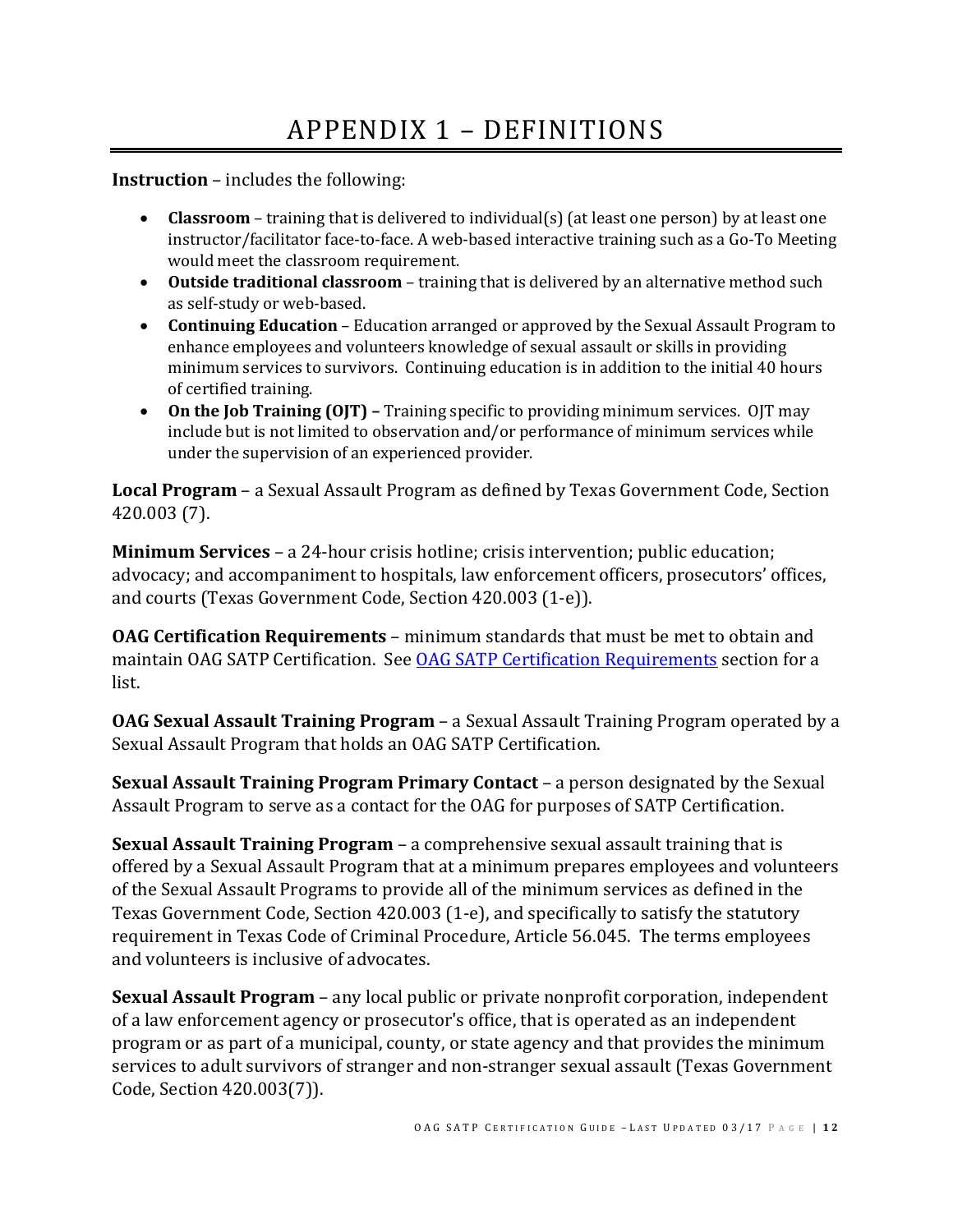## <span id="page-12-0"></span>APPENDIX 2 – OAG SATP CURRICULUM REQUIREMENTS

To be eligible for OAG SATP Certification, the training course must cover all topics listed below.

| <b>Dynamics Of Sexual Assault</b>    |                                                                                                                    |  |
|--------------------------------------|--------------------------------------------------------------------------------------------------------------------|--|
| <b>Forms of Sexual Assault/Abuse</b> |                                                                                                                    |  |
| 1.                                   | Rape within marriage or dating relationships                                                                       |  |
| 2.                                   | Rape by stranger                                                                                                   |  |
| 3.                                   | Systematic rape during armed conflict                                                                              |  |
| 4.                                   | Unwanted sexual advances or sexual harassment, including demanding sex in return for favors                        |  |
| 5.                                   | Forced marriage or cohabitation, including the marriage of children                                                |  |
| 6.                                   | Denial of the right to use contraception or to adopt other measures to protect against sexually transmitted        |  |
|                                      | diseases                                                                                                           |  |
| 7.                                   | Forced abortion                                                                                                    |  |
| 8.                                   | Violent acts against the sexual integrity of women, including female genital mutilation and obligatory inspections |  |
|                                      | for virginity                                                                                                      |  |
| 9.                                   | Forced prostitution and trafficking of persons for the purpose of sexual exploitation                              |  |
|                                      | 10. Sexual abuse of children                                                                                       |  |
|                                      | 11. Sexual abuse of persons with disabilities                                                                      |  |
|                                      | <b>Prevalence-Sexual Assault Statistics</b>                                                                        |  |
| 1.                                   | National                                                                                                           |  |
| 2.                                   | Texas                                                                                                              |  |
| 3.                                   | Gender                                                                                                             |  |
| 4.                                   | Age                                                                                                                |  |
|                                      | <b>Sexual Assault Realities</b>                                                                                    |  |
|                                      | <b>Gender Socialization</b>                                                                                        |  |
|                                      | <b>Substance Facilitated Sexual Assault</b>                                                                        |  |
|                                      | <b>Effects of Sexual Assault on Survivors</b>                                                                      |  |
| 1.                                   | Immediate psychological                                                                                            |  |
| 2.                                   | Chronic psychological                                                                                              |  |
| 3.                                   | Immediate physical                                                                                                 |  |
| 4.                                   | Chronic physical                                                                                                   |  |
| 5.                                   | Post-traumatic Stress Disorder                                                                                     |  |
| 6.                                   | Substance abuse                                                                                                    |  |
| 7.                                   | Self-harm/self-injury                                                                                              |  |
| 8.                                   | Depression                                                                                                         |  |
| 9.                                   | Sexually transmitted infections                                                                                    |  |
|                                      | 10. Pregnancy                                                                                                      |  |
|                                      | 11. Flashbacks                                                                                                     |  |
|                                      | 12. Sleep disorders                                                                                                |  |
|                                      | 13. Eating disorders                                                                                               |  |
|                                      | 14. Body memories                                                                                                  |  |
|                                      | 15. Suicide                                                                                                        |  |
|                                      | <b>Survivor Profile</b>                                                                                            |  |
|                                      | <b>Sex Offenders</b>                                                                                               |  |
| 1.                                   | Relationship between victim and offender (unknown and known)                                                       |  |
| 2.                                   | Characteristics of sex offenders                                                                                   |  |
| 3.                                   | Sex offender subtypes                                                                                              |  |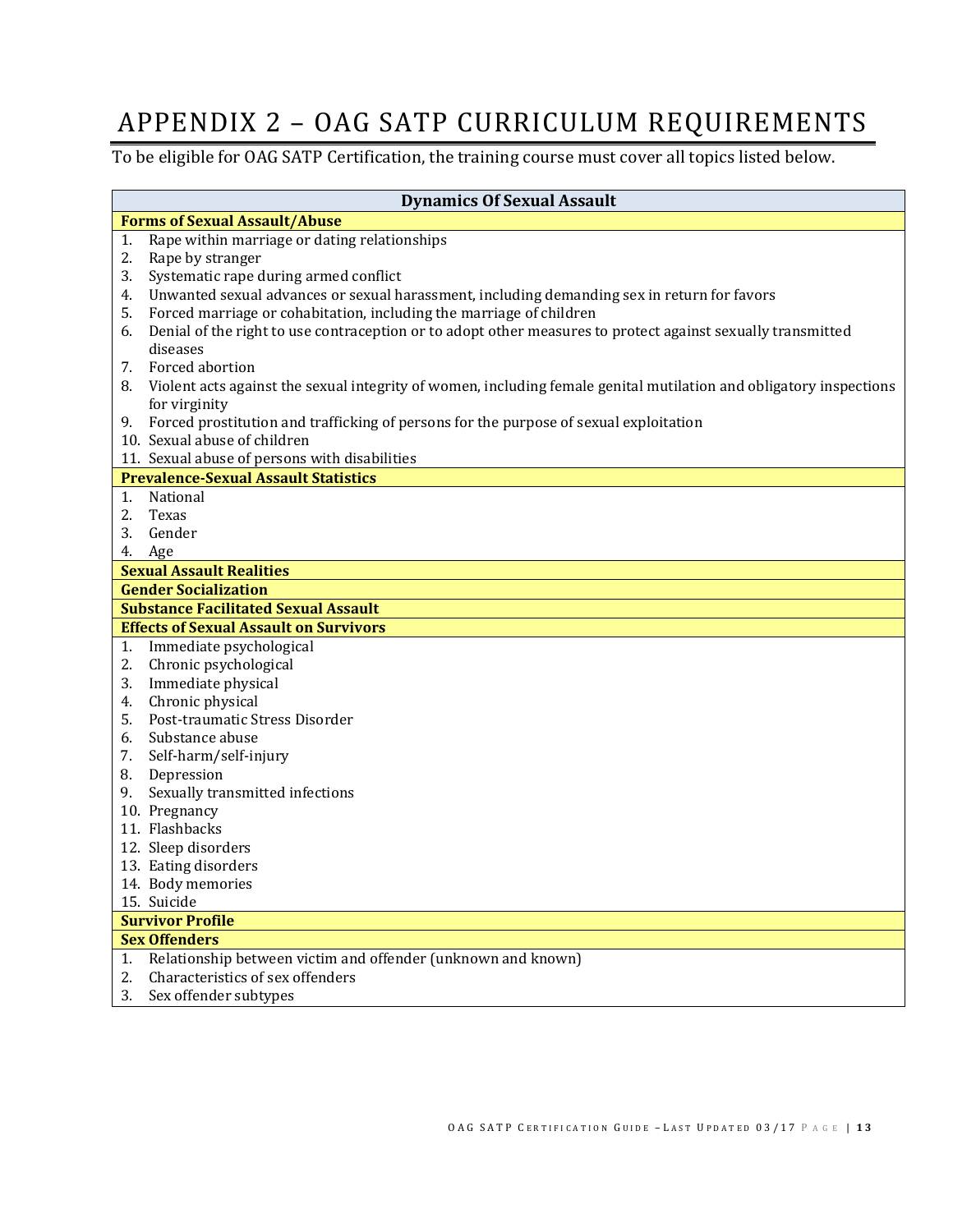| <b>System Response</b>                                        |  |  |
|---------------------------------------------------------------|--|--|
| <b>Texas Legal Definition of Sexual Assault</b>               |  |  |
| <b>Overview of the Criminal Justice System</b>                |  |  |
| <b>Defining Advocacy</b>                                      |  |  |
| <b>Legal Resources/Remedies</b>                               |  |  |
| Victim's Bill of Rights<br>1.                                 |  |  |
| Crime Victims' Compensation<br>2.                             |  |  |
| <b>Address Confidentiality Program</b><br>3.                  |  |  |
| Pseudonym<br>4.                                               |  |  |
| Civil Legal Remedies<br>5.                                    |  |  |
| Victim Impact Statements<br>6.                                |  |  |
| Statewide Automated Victim Notification Service (SAVNS)<br>7. |  |  |
| Title IX<br>8.                                                |  |  |

| <b>Primary Prevention</b>                                                                          |  |  |
|----------------------------------------------------------------------------------------------------|--|--|
| <b>Definition of Primary Prevention</b>                                                            |  |  |
| Risk Factors for Sexual Violence Perpetration across the Ecological Model                          |  |  |
| Individual                                                                                         |  |  |
| Relationship                                                                                       |  |  |
| Community<br>3.                                                                                    |  |  |
| Societal<br>4.                                                                                     |  |  |
| Introduction to Preventing Sexual Violence in Texas, A Primary Prevention Approach (Plan) and Plan |  |  |
| <b>Amendment February, 2015.</b>                                                                   |  |  |
| <b>Rape Culture</b>                                                                                |  |  |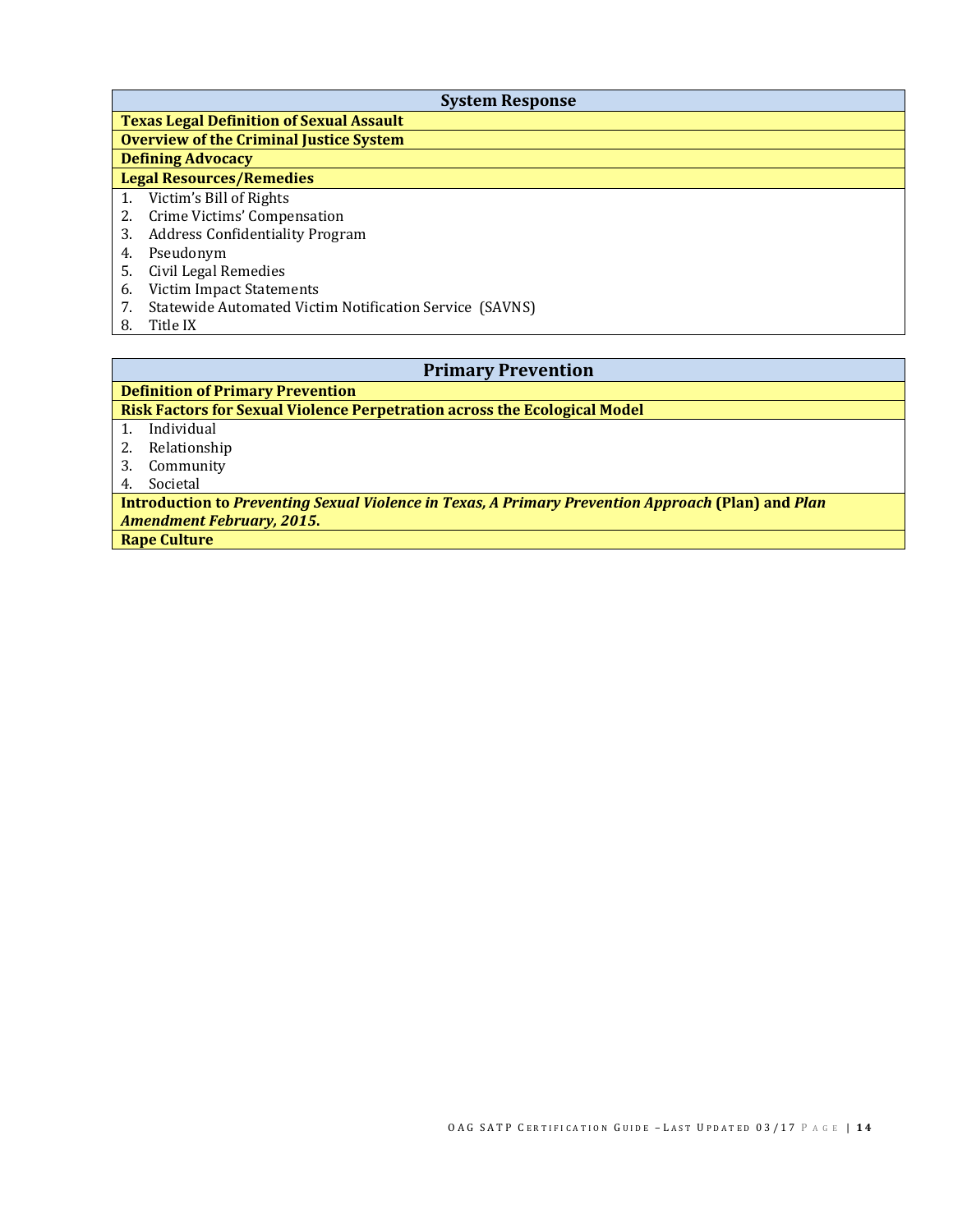| <b>Working with Survivors</b>                                       |  |  |
|---------------------------------------------------------------------|--|--|
| <b>Confidentiality</b>                                              |  |  |
| <b>Ethics</b>                                                       |  |  |
| <b>Communication/Active Listening Skills</b>                        |  |  |
| <b>Trauma Informed Care</b>                                         |  |  |
| <b>Culturally Competent Care</b>                                    |  |  |
| <b>Crisis Intervention</b>                                          |  |  |
| <b>Suicide Assessment Skills</b>                                    |  |  |
| <b>Safety Plan</b>                                                  |  |  |
| <b>Barriers to Reporting</b>                                        |  |  |
| <b>Working with Secondary Victims</b>                               |  |  |
| <b>Special Populations</b>                                          |  |  |
| Cultural groups<br>1.                                               |  |  |
| Persons with disabilities<br>2.                                     |  |  |
| Adolescents<br>3.                                                   |  |  |
| College students<br>4.                                              |  |  |
| 5.<br>Elderly                                                       |  |  |
| LGBT (Lesbian, gay, bisexual, transgendered)<br>6.                  |  |  |
| Human trafficking victims<br>7.                                     |  |  |
| Military members<br>8.                                              |  |  |
| <b>Vicarious Trauma and Self-care</b>                               |  |  |
| <b>Self-protection</b>                                              |  |  |
| <b>Values, Beliefs, and Biases that May Impact Service Delivery</b> |  |  |
| Unintentional revictimization<br>1.                                 |  |  |
| 2.<br>Unintentional victim-blaming                                  |  |  |
| 3.<br>Values, beliefs, and biases                                   |  |  |
| Prejudices<br>a.                                                    |  |  |
| Stereotypes<br>b.                                                   |  |  |
| Discrimination<br>c.                                                |  |  |
| d.<br>Judgments                                                     |  |  |
| Isms - indicating prejudice on the basis specified<br>e.            |  |  |
| i.<br>Ageism                                                        |  |  |
| ii.<br>Sexism<br>iii.                                               |  |  |
| Racism                                                              |  |  |
| Classism<br>iv.<br>Heterosexism<br>V.                               |  |  |
| <b>Values Clarification</b>                                         |  |  |
| 4.<br>5.                                                            |  |  |
| <b>Action Steps</b>                                                 |  |  |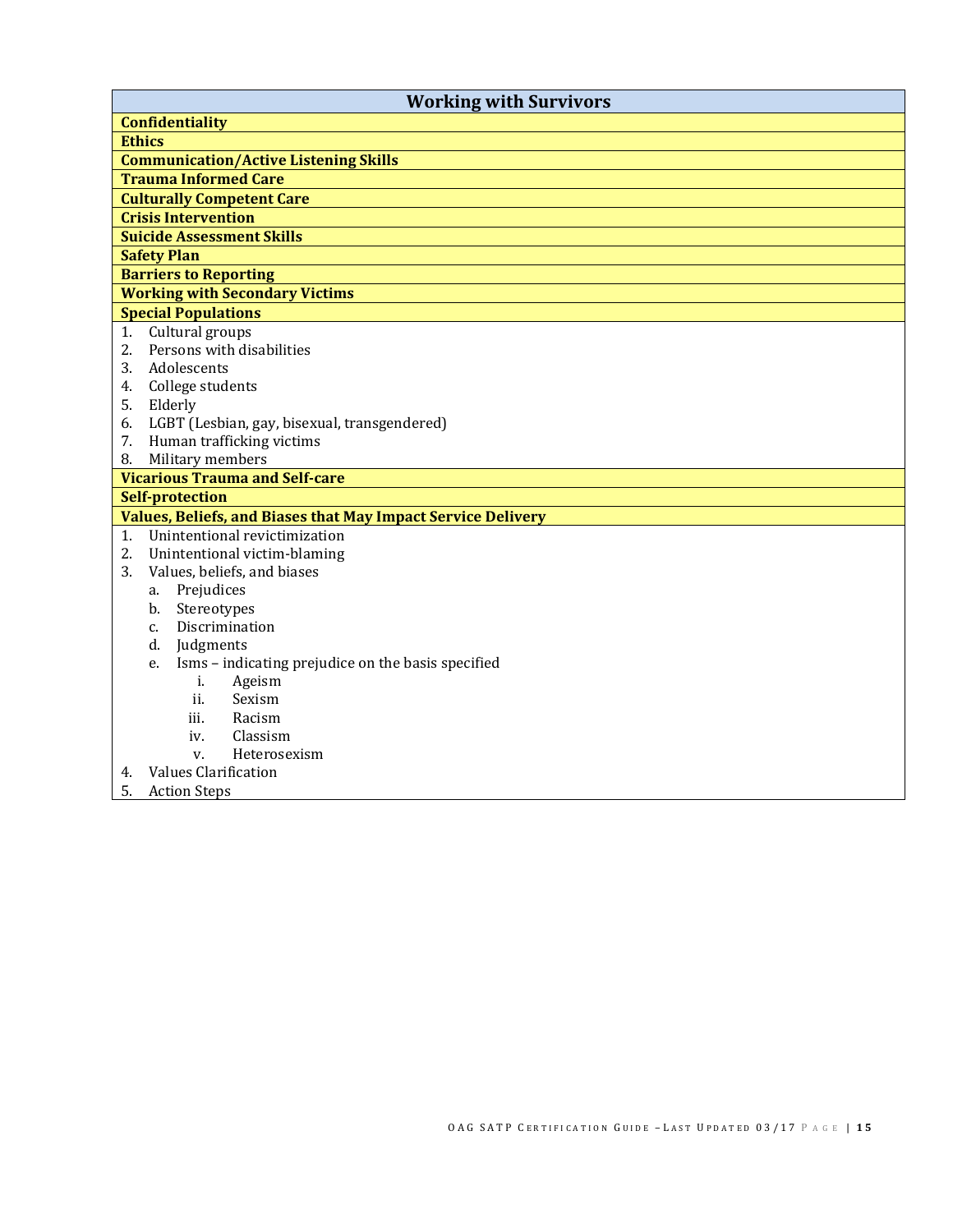### **Local Program Information**

### **Sexual Assault Response Team**

- 1. Team approach
- 2. Coordinated response
- 3. Activities
- 4. Benefits
- 5. Core Members
	- a. Community-based advocates
		- i. Overview of community-based advocates
			- 1. Accompaniment under Code of Criminal Procedure, Article 56.045
			- 2. Confidential communications (Texas Government Code Section, 420.071)
		- ii. Overview of services provided by sexual assault programs
			- 1. Minimum services
				- a. 24-hour crisis hotline
				- b. Crisis Intervention
				- c. Public Education
				- d. Advocacy
				- e. Accompaniment to hospitals, law enforcement offices, prosecutors' offices, and courts
			- 2. Other
		- iii. Importance of advocate presence during examination
	- b. Law enforcement
	- c. Health care
		- i. SANE
		- ii. Collaborating physicians and medical oversight
		- iii. Health care agencies
			- 1. Hospital
			- 2. Community
	- d. Forensic scientist
		- i. Texas Department of Public Safety
		- ii. Private Lab
	- e. Prosecutors
- 6. Additional team members
	- a. System advocates
	- b. System-based advocates
		- i. Crime Victim Liaisons
		- ii. Victim Assistance Coordinators
	- c. Pre-hospital providers
	- d. Correctional staff
	- e. Culturally specific organization representative
	- f. Sex offender management professionals
	- g. Policy makers
	- h. Child Advocacy Centers<br>i. State public health servi
	- State public health services
		- i. Department of Family and Protective Services (DFPS)
		- ii. Department of Aging and Disabilities Services (DADS)
	- j. Schools and universities

**Sexual Assault Program Policies/Protocols for Providing Minimum Services**

**Community Resources**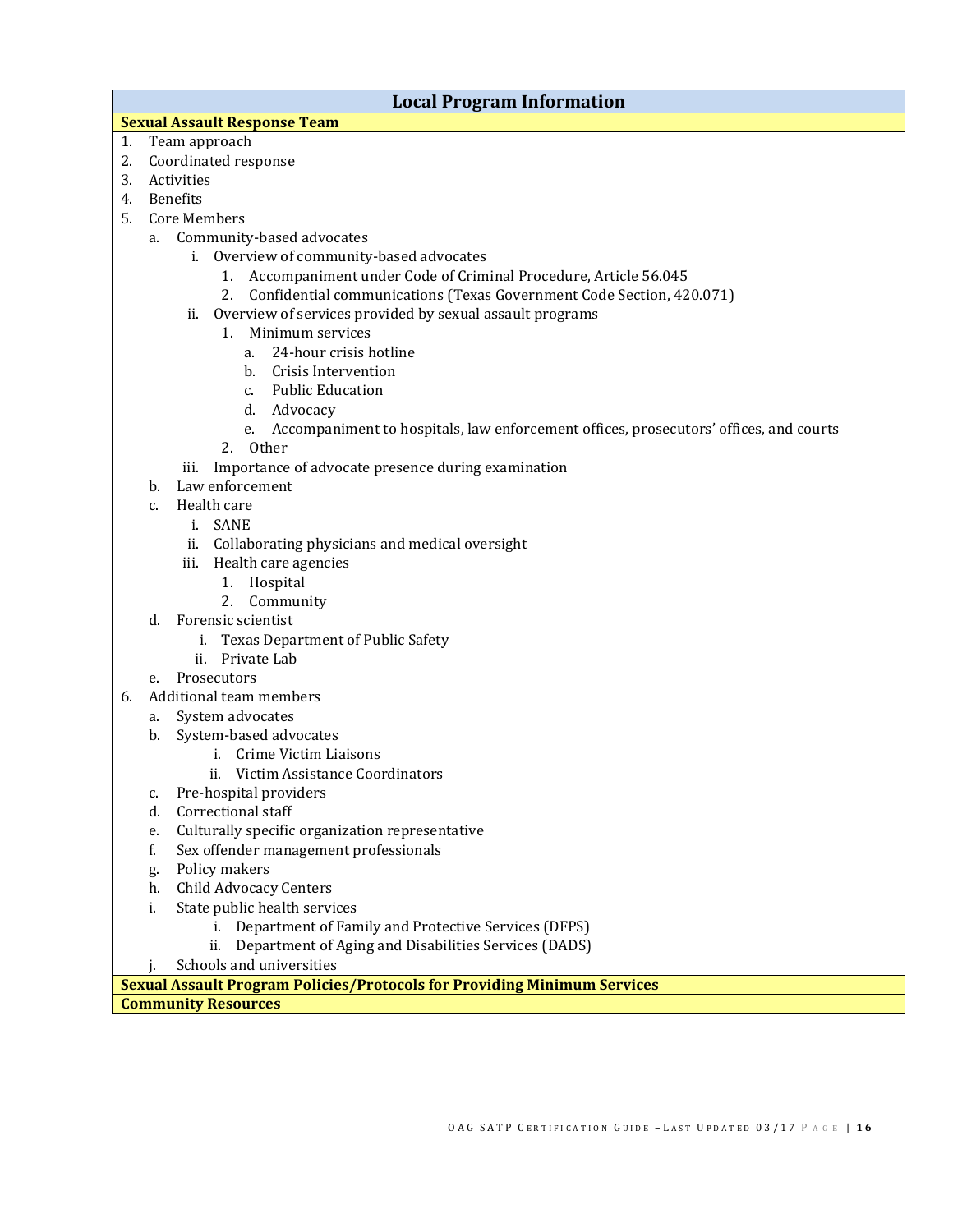### **Medical Forensic Examinations for the Collection of Evidence**

**Sexual Assault Medical Forensic Examination**

1. Report

2. Non report **Emergency Room Protocol**

**Role of a SANE or sexual assault examiner**

**Pregnancy Prevention** 

**Sexually Transmitted Infections**

**HIV/AIDS**

### **Role of an Advocate during the Sexual Assault Medical Forensic Examination**

**Review of Code of Criminal Procedure, Article 56.045 Confidential Communications (Texas Government Code, Section 420.071)**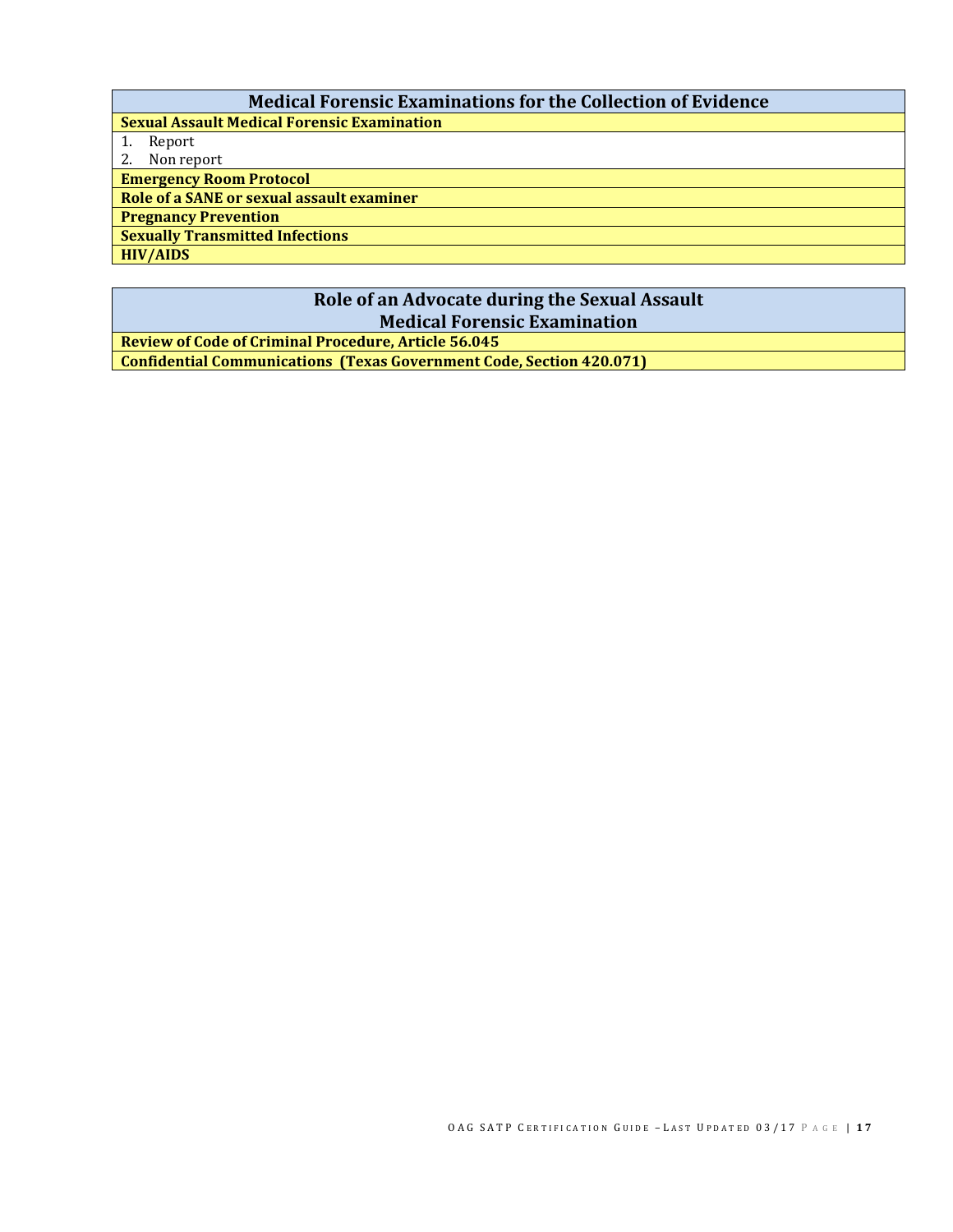# <span id="page-17-0"></span>APPENDIX 3 – EXAMPLE TRAINING AGENDA

### **Texas County Rape Crisis Services Sexual Assault Training Program Agenda Day One**

### **Introduction Dynamics of Sexual Assault (Classroom/7 hour)**

**Self-study/1 hour)**

#### **Forms of Sexual Assault/Abuse**

- Rape within marriage or dating relationships
- Rape by stranger
- Systematic rape during armed conflict
- Unwanted sexual advances or sexual harassment, including demanding sex in return for favors
- Forced marriage or cohabitation, including the marriage of children
- Denial of the right to use contraception or to adopt other measures to protect against sexually transmitted diseases
- Forced abortion
- Violent acts against the sexual integrity of women, including female genital mutilation and obligatory inspections for virginity
- Forced prostitution and trafficking of persons for the purpose of sexual exploitation
- Sexual abuse of children
- Sexual abuse of persons with disabilities

#### **Prevalence-Sexual Assault Statistics**

• National, Texas, Gender, and Age

#### **Sexual Assault Realities**

#### **Gender Socialization**

#### **Substance Facilitated Sexual Assault**

#### **Effects of Sexual Assault on Survivors**

- Immediate and chronic psychological
- Immediate and chronic physical
- Post-traumatic Stress Disorder
- Substance abuse
- Self-harm/self-injury
- **Depression**
- Sexually transmitted diseases
- Pregnancy
- Flashbacks
- Sleeping and eating disorders
- Body memories
- **Suicide**

#### **Survivor Profile**

#### **Sex Offenders**

- Relationship between victim and offender
- Characteristics of sex offenders
- Sex offender subtypes

#### **Training Agenda Page 1**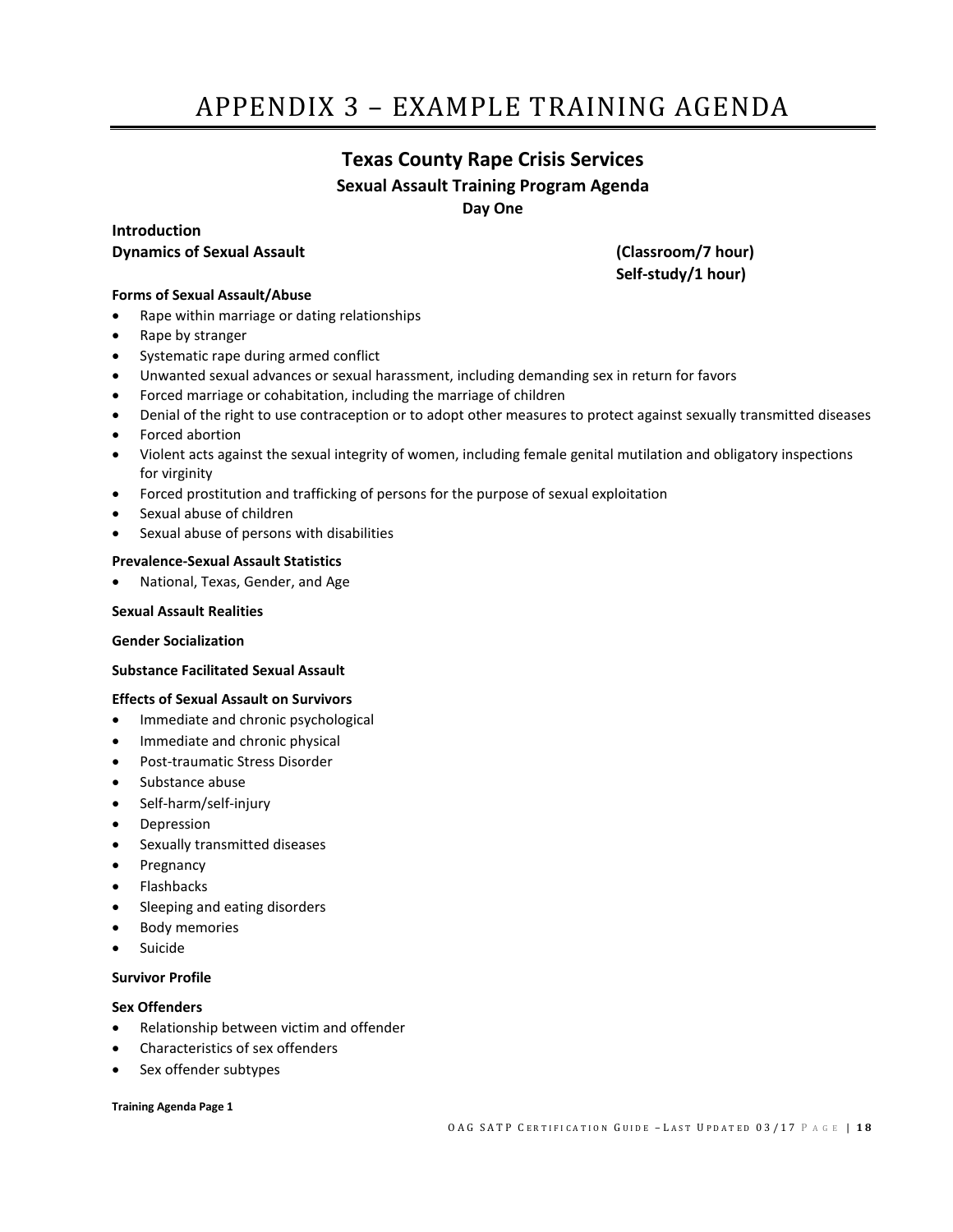### **Day Two**

**System Response (Classroom/3 hours) (Self-study/1 hour)**

**Texas Legal Definition of Sexual Assault**

**Overview of the Criminal Justice System**

#### **Defining Advocacy**

#### **Legal Resources/Remedies**

- Victim's Bill of Rights
- Crime Victims' Compensation
- Address Confidentiality Program
- Pseudonym
- Civil Legal Remedies
- Victim Impact Statements
- Statewide Automated Victim Notification Service (SAVNS)
- Title IX

#### **Definition of Primary Prevention**

#### **Risk Factors for Sexual Violence Perpetration across the Ecological Model**

- Individual
- Relationship
- **Community**
- **Societal**

**Introduction to** *Preventing Sexual Violence in Texas, A Primary Prevention Approach* **(Plan) and** *Plan Amendment February, 2015***.**

**Rape Culture**

**Working with Survivors (classroom/2 hours)**

**Confidentiality**

**Ethics**

**Communication/Active Listening Skills**

**Trauma Informed Care**

**Culturally Competent Care**

**Crisis Intervention**

**Suicide Assessment Skills**

### **Primary Prevention (classroom/2 hours)**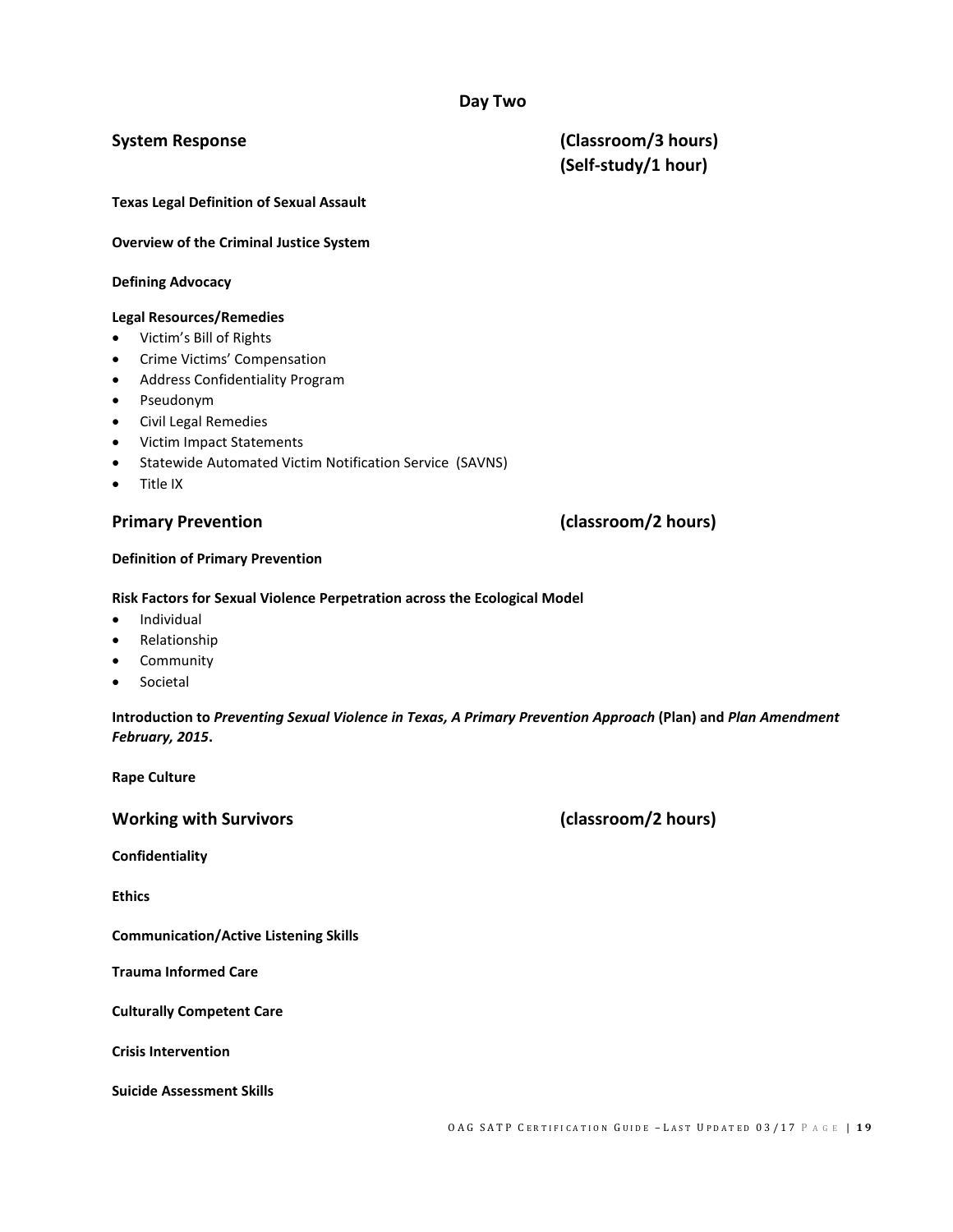**Training Agenda Page 2**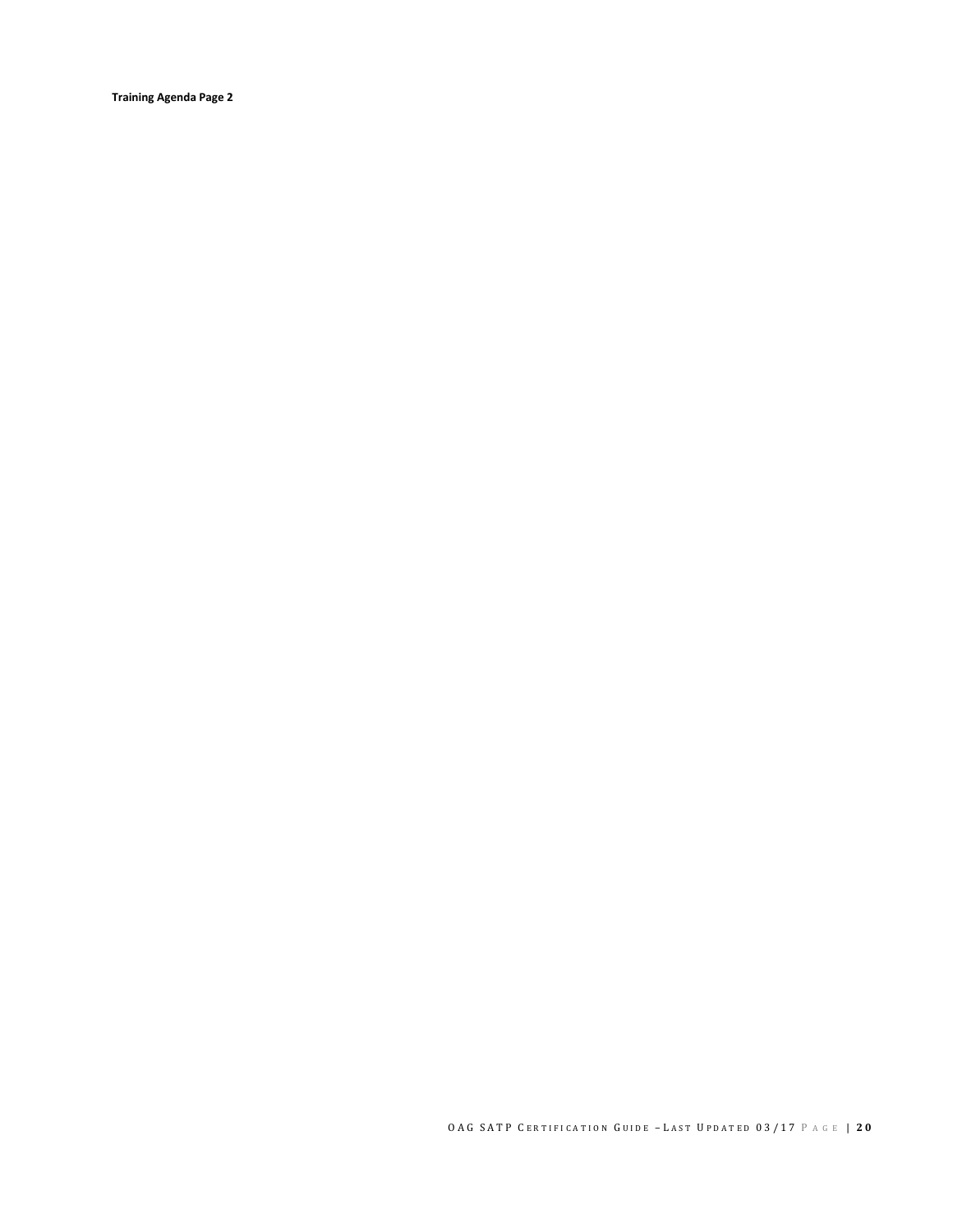### **Day Three**

#### **Working with Survivors (classroom/5 hours)**

**Safety Plan**

**Barriers to Reporting**

#### **Working with Secondary Victims**

#### **Special Populations**

- Cultural groups
- Persons with disabilities
- **Adolescents**
- College students
- Elderly
- LGBT (Lesbian, gay, bisexual, transgendered)
- Human Trafficking
- **Military**

#### **Values, Beliefs and Biases**

- Unintentional Revictimization
- Unintentional Victim blaming
- Values, beliefs, and biases
	- o Prejudices
	- o Stereotypes
	- o Discrimination
	- o Judgments
- Ageism, Sexism, Racism, Classism, Heterosexism
- Values Clarification
- Action steps

### **Local Program Information (classroom/3 hours)**

#### **Sexual Assault Response Team**

- Team approach
- Coordinated response
- **Activities**
- **Benefits**
- Core members and roles
	- o Community-based advocates
		- Overview of community-based advoacates (Accompaniment under CCP 56.045 and confidential communications (Gov. Code 420.071))
			- Overview of services provided by sexual assault programs (minimum services (Gov. Code 420.003 (1-e) and others)
		- **IMPORTANCE OF ADVOCATE PRESENCE during examination**
	- o Law enforcement
	- o Health care (SANE; physician and medical oversight; health care agencies- hospital and community)
	- o Forensic scientist (labs-Texas DPS, private labs)
	- o Prosecutors
- Additional team members (Roles/Definitions)
	- o System advocates, System-based advocates (CVL and VAC), pre-hosptial provders, correctional staff, culturally specific organizations, sex offender mgmt. professionals, policy makers, CACs, state public health services (DFPS and DADS), and schools and universities

**Training Agenda Page 3**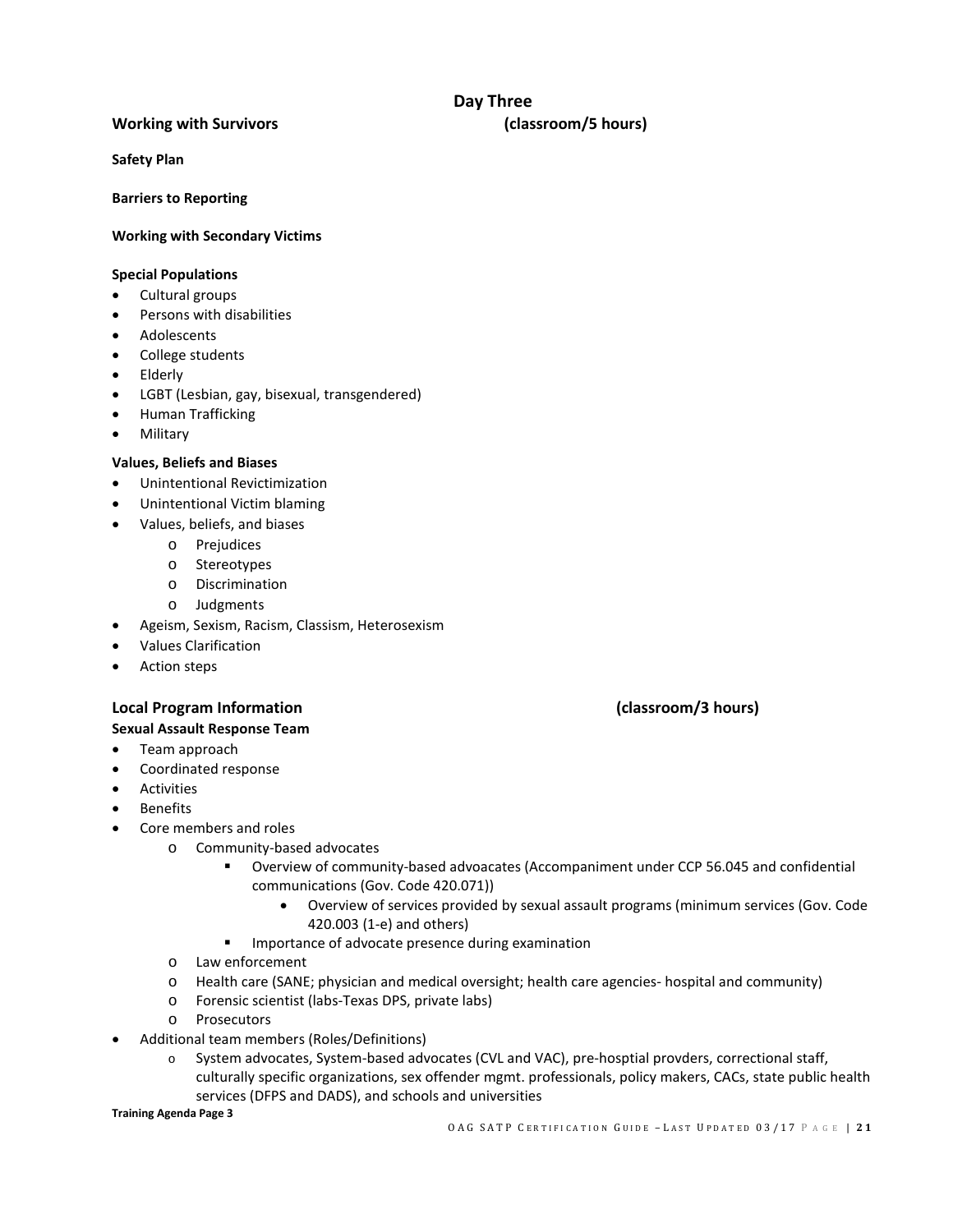### **Day Four**

| <b>Local Program Information</b>                                         | (classroom/2 hours) |  |
|--------------------------------------------------------------------------|---------------------|--|
| Sexual Assault Program Policies/Protocols for Providing Minimum Services |                     |  |
| <b>Community Resources</b>                                               |                     |  |
| <b>Medical Forensic Examinations for the Collection of Evidence</b>      | (classroom/2 hours) |  |
| <b>Sexual Assault Medical Forensic Examination</b>                       |                     |  |
| Report<br>$\bullet$<br>Non-report<br>٠                                   |                     |  |
| <b>Emergency Room Protocol</b>                                           |                     |  |
| Role of a SANE or sexual assault examiner                                |                     |  |
| <b>Pregnancy prevention</b>                                              |                     |  |
| <b>Sexually transmitted infections</b>                                   |                     |  |
| <b>HIV/AIDS</b>                                                          |                     |  |
| <b>Role of Advocate During the Examination</b>                           | (classroom/2 hours) |  |
| Review of CCP Art. 56.045                                                |                     |  |
| Review of Confidential Communications (Tex. Govt Code 420.071)           |                     |  |
| <b>Working with Survivors</b>                                            | (classroom/2 hours) |  |

**Vicarious Trauma and Self-Care**

**Self-Protection**